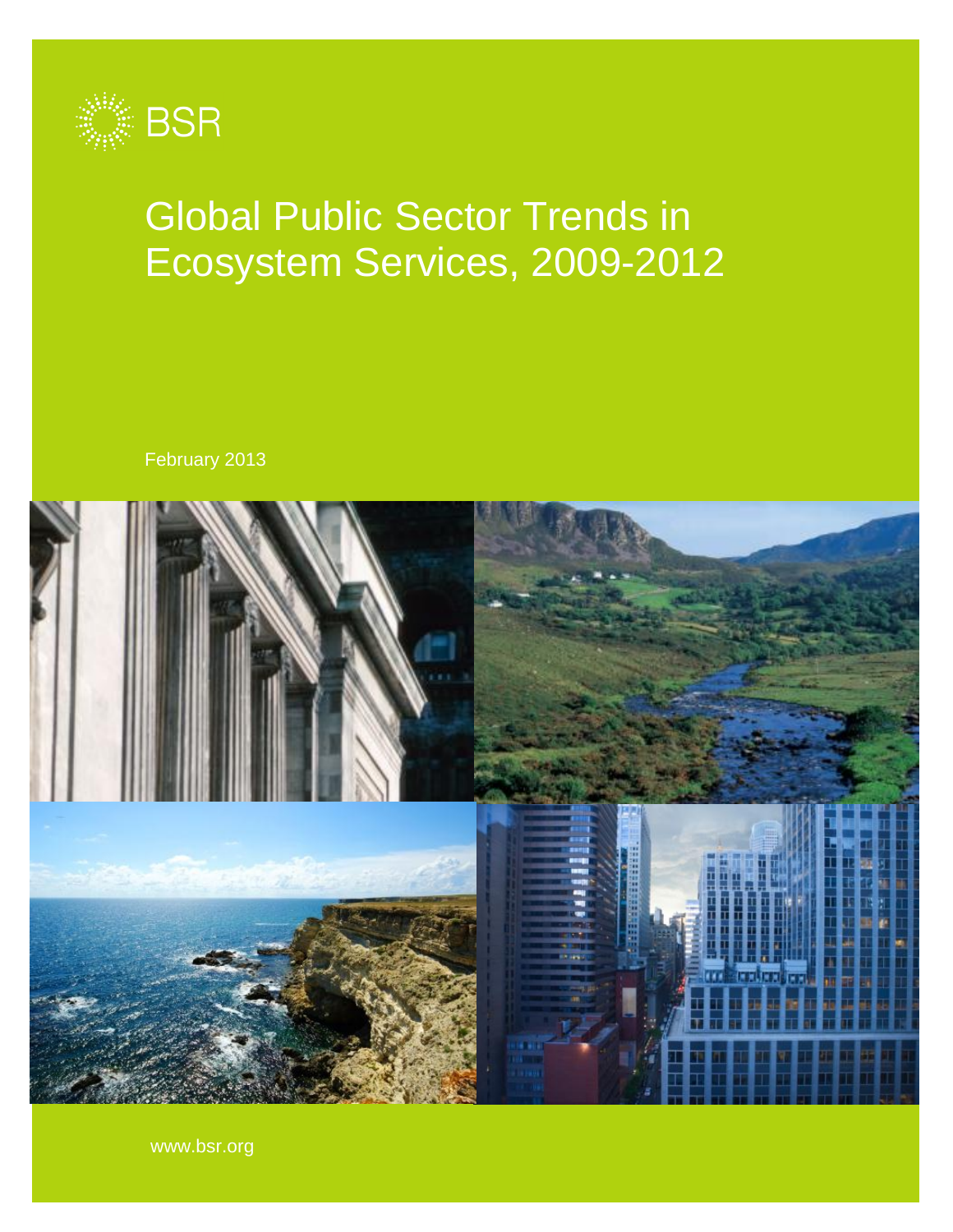# About This Report

This report was written by Sissel Waage, with input from Corinna Kester and Kit Armstrong. The detailed policy-tracking tables were created by Linda Hwang and added to by Corinna Kester.

We are grateful for support and input from the corporate members of BSR's [Ecosystem Services Working Group,](http://www.bsr.org/en/our-work/working-groups/ecosystem-services-tools-markets) including (in no particular order): Sarah Connick, Rich Woods, Laura Napoli, Nina Springer, Greg Biddinger, Joanna Cochrane, Mikkel Kallesoe, Sachin Kapila, Roberto Bossi, David Norris, Ann George, Cristian Strickler, Teague Raica, Shirley Oliveira, Rachel Kennedy, Mark Johnston, Maarten Kuijper, Judy Gunderson, Mark Weick, Jonathan DiMuro, Rich Helling, Melissa Barbanell, Gail Ross, Nathan Monash, Tabby Resane, Nick Cotts, and Craig Duxbury.

Finally, we are appreciate the time and input from external reviewers, including: Helen Dunn, Valerie Hickey, Paulo Nunes, Michele Pittini, and Pham Thanh Nam.

Please direct comments or questions to Sissel Waage at [swaage@bsr.org](mailto:swaage@bsr.org) and Corinna Kester at [ckester@bsr.org.](mailto:ckester@bsr.org)

### **DISCLAIMER**

BSR publishes occasional papers as a contribution to the understanding of the role of business in society and the trends related to corporate social responsibility and responsible business practices. BSR maintains a policy of not acting as a representative of its membership, nor does it endorse specific policies or standards. The views expressed in this publication are those of its authors and do not reflect those of BSR members.

### **ABOUT BSR**

A leader in corporate responsibility since 1992, BSR works with its global network of more than [250 member companies](http://10.0.0.99/membership/index.cfm) to develop sustainable business strategies and solutions through [consulting,](http://10.0.0.99/consulting/index.cfm) [research,](http://10.0.0.99/research/index.cfm) and cross-sector collaboration. With offices in Asia, Europe, and North America, BSR uses its expertise in the environment, human rights, economic development, and governance and accountability to guide global companies toward creating a just and sustainable world. Visit [www.bsr.org](http://www.bsr.org/) for more information.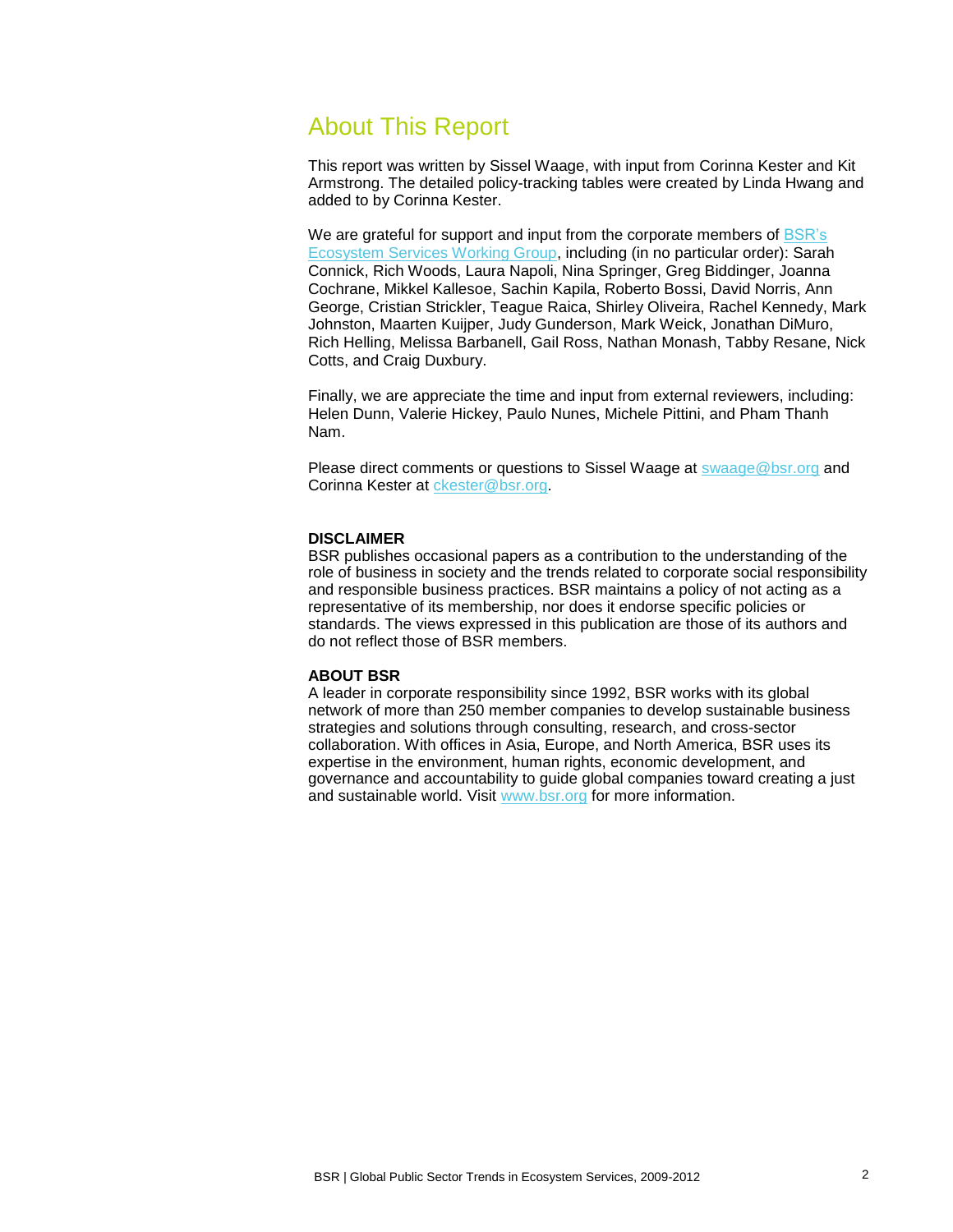# **Contents**

| 4 | <b>Introduction</b> |
|---|---------------------|
|   |                     |

- **7 Emerging Trends**
- **10 Pathways Forward**
- **11 Appendix: Detailed Uptake of Ecosystem Services by Year, Region, and Country, 2009-2012**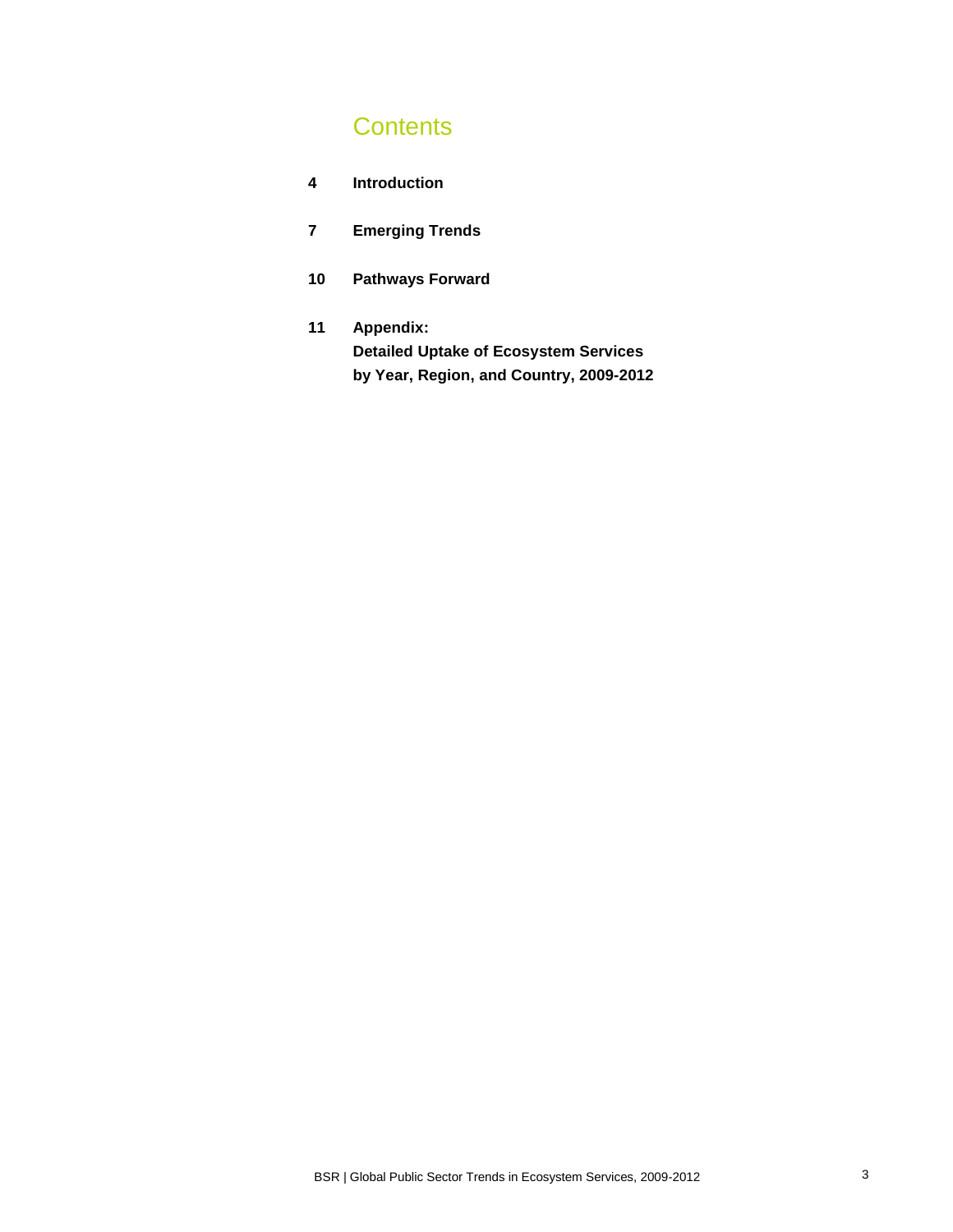### **Introduction**

Ecosystem services are gaining the attention of government officials around the world. From 2009 through 2012, BSR has documented a wide and growing range of public-sector activities related to the issue. Given the breadth and growing depth of public sector work on ecosystem services, it is increasingly clear that it now has the potential to shape future policy and regulations as well as government expectations of the private sector, particularly on public lands.



For businesses, the questions about this emerging domain are many and include where, how, and on what time frame ecosystem services may gain traction in specific governments around the world. This work is linked with the growing efforts on natural capital and integrating monetary value, along with more traditional measures, into gross domestic product (GDP). The potential implications are numerous and could ultimately include transferring the costs of using ecosystem services to beneficiaries and user groups, including the private sector.

This document was developed to help businesspeople track the public sector's uptake of ecosystem services concepts around the world. It is based on four years of research by BSR's [Ecosystem Services Working Group.](https://www.bsr.org/en/our-work/working-groups/ecosystem-services-tools-markets) We hope that it offers new intelligence on the uptake of ecosystem services concepts within the public sector around the world. The insights in this report are especially relevant to companies that have, or are crafting, internal policies on biodiversity and ecosystem services (BES).

To the best of our knowledge, both this assessment of policy uptake and the detailed tables in the appendix offer a unique view of emerging public-sector trends vis-à-vis ecosystem services. We have documented the full range of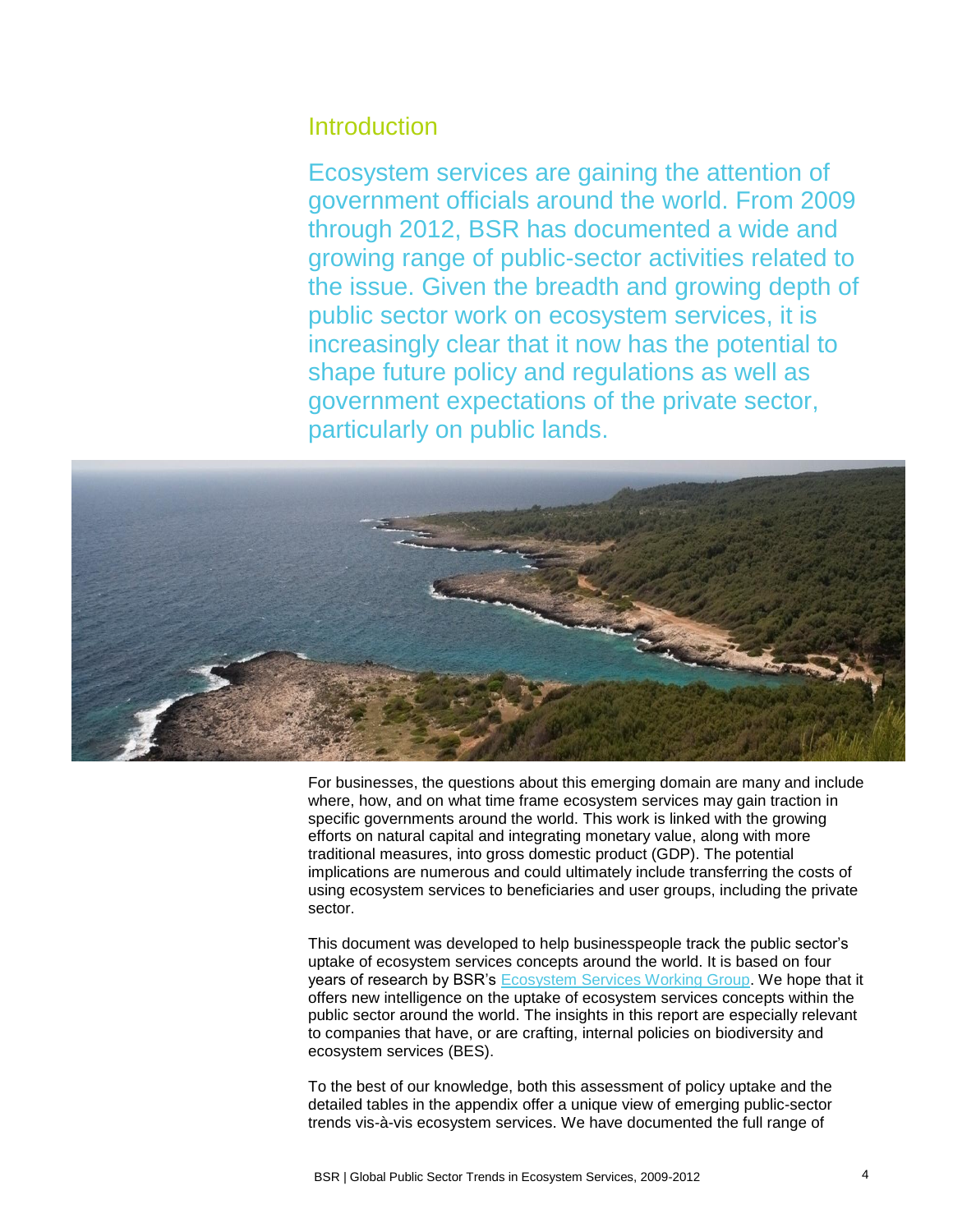### **Ecosystem Services**

Ecosystem services are the benefits that functioning ecosystems provide to people. Though they seldom acknowledge them, people realize these benefits in terms of factors that contribute to personal health, jobs, and safety.

The 2005 Millennium Ecosystem Assessment (MEA) organizes ecosystem services into four overarching categories:

- » **Provisioning services,** which are goods or products produced by ecosystems (e.g., food, freshwater, wood, fiber, etc.)
- » **Regulating services,** which are natural processes regulated by ecosystems (e.g., regulations concerning climate, food, or disease; water purification; etc.)
- » **Cultural services,** which are nonmaterial benefits obtained from ecosystems (e.g., aesthetic, spiritual, educational, recreational, etc.)
- » **Supporting services,** which are functions that maintain all other services (e.g., nutrient cycling, soil formation, primary production, etc.)

*Source:* Millennium Ecosystem Assessment[, www.unep.org/maweb.](http://www.unep.org/maweb/en/index.aspx) government action, including new task forces convened, voluntary programs formed, administrative decisions issued, and, of course, new regulations passed. We have also tracked activities undertaken by NGOs when we felt that their work could influence governments. The breadth of our tracking efforts reflects the reality that the ecosystem services domain is in many ways still emerging. There are numerous potential avenues of influence that could ultimately shape a legislative agenda or specific regulations.

The questions that we have asked in our research over the past four years include:

- » *Are there new ecosystem services-focused government policies and legislation or regulation?*
- » *Are there existing or emerging government-supported, voluntary incentivebased initiatives that focus on ecosystem services?*
- » *Have governments and/or multilateral organizations issued reports that focus on ecosystem services and could signal a change in their approach?*
- » *Are there ecosystem services-based NGO or voluntary initiatives that appear to be influencing (or seem likely to influence) policy makers?*

Our research clearly shows that public-sector exploration of ecosystem services concepts is on the rise globally. (See figures below for both specific geographies where activity is underway as well as illustrative initiatives in various nations.) It is not surprising, therefore, that public-sector funds are increasingly available to define, measure, and map ecosystem services, as well as apply the concepts in decision-making processes. We anticipate that such activity will continue to expand in the coming years.

In reading this report, we suggest that corporate decision makers consider a few follow-up questions:

- » *What are the implications of this government activity for our business?*
- » *What types of projects should our company become engaged in if publicsector activity increases and/or policy signals strengthen?*

For insights on these questions, please see [BSR's Ecosystem Services Working](http://www.bsr.org/en/our-work/working-groups/ecosystem-services-tools-markets)  [Group](http://www.bsr.org/en/our-work/working-groups/ecosystem-services-tools-markets) website for other reports that provide details about potential pathways forward for business, particularly a recent [piece](http://www.bsr.org/en/our-insights/bsr-insight-article/environmental-performance-2.0-how-will-ecosystem-services-affect-corporate) on scenarios for how ecosystem services uptake may play out by 2025.

Finally, while we have sought to provide global coverage of trends, there may well be a sample bias inherent in our conducting this research in English. Therefore, even though we have documented activity around the world, there are more entries for the United States (U.S.) and the United Kingdom (U.K.) than for other countries. (Please see Figure 2, which shows the nations covered by our public-sector tracking data in sizes that are proportional to their frequency of inclusion.) To address this gap, we have sent earlier drafts to colleagues around the world for review and input. We may well have still missed public-sector activity, particularly if it was written about in languages other than English.

We welcome additions to this report as well as our ongoing research on this topic. Please send comments and additions to Sissel Waage at [swaage@bsr.org](mailto:swaage@bsr.org) and Corinna Kester at [ckester@bsr.org.](mailto:ckester@bsr.org)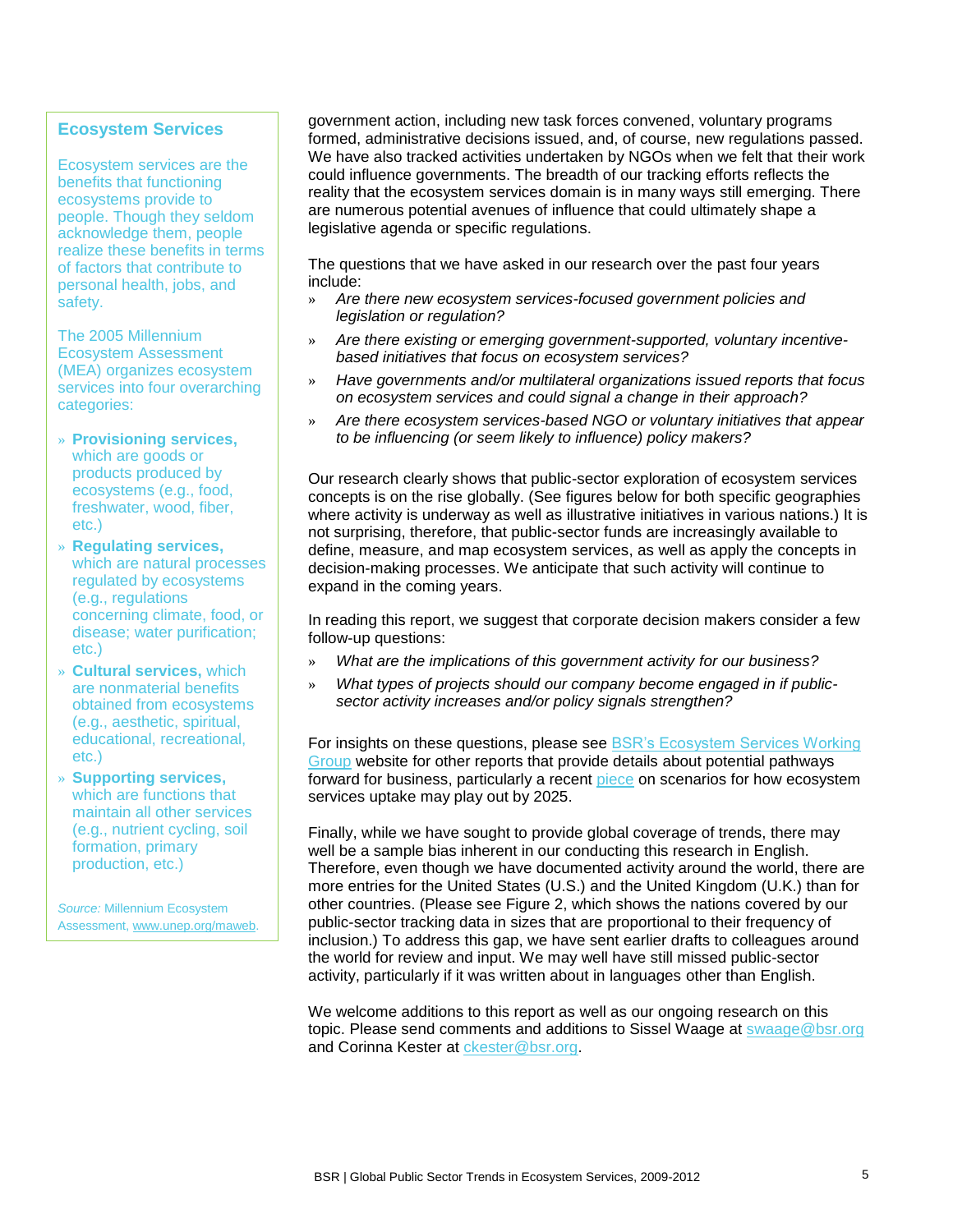

### *Figure 1. Global Public-Sector Activity Related to Ecosystem Services*

*Figure 2. Frequency of Country Inclusion*

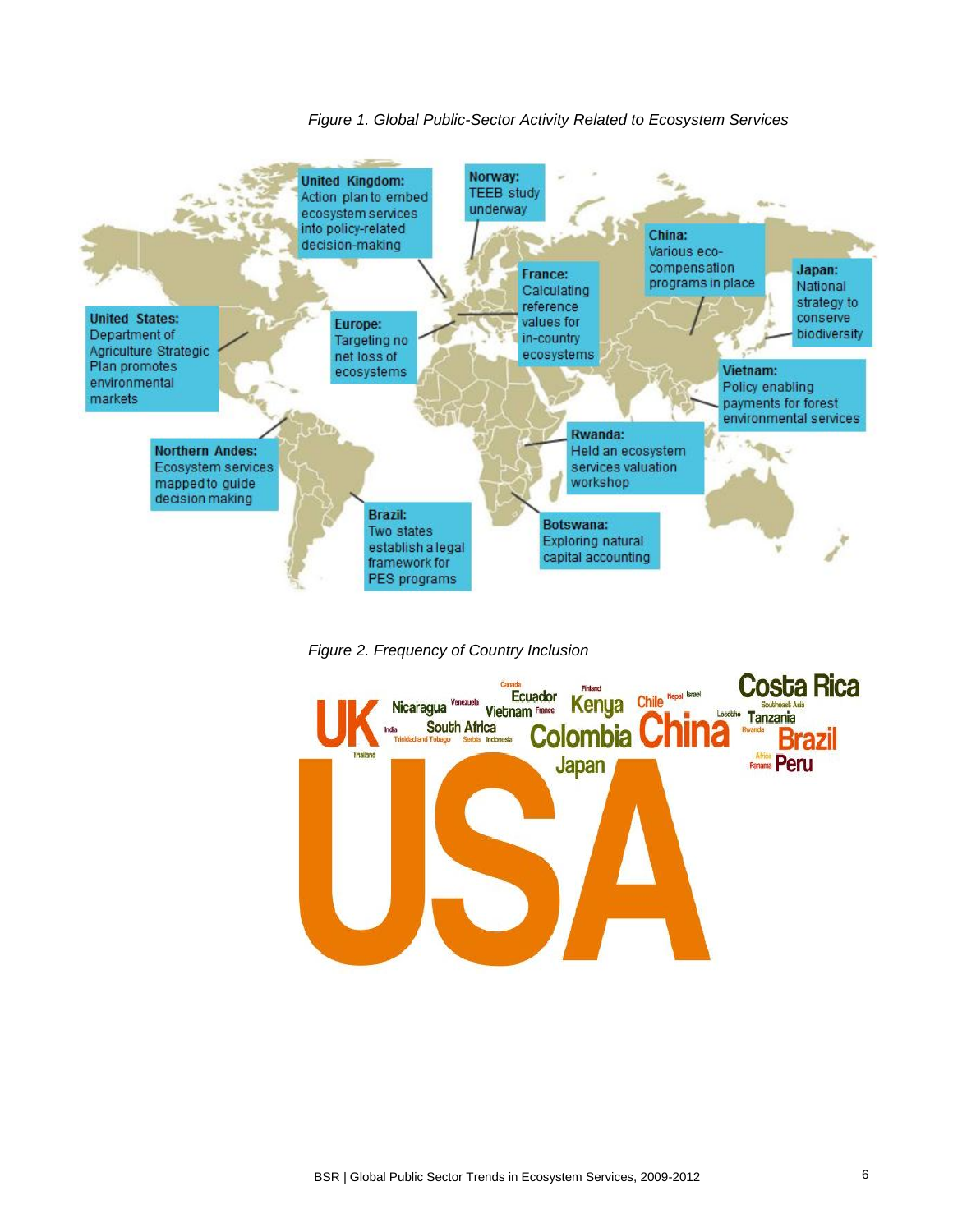# Emerging Trends

### **Growing Support for Integrating Natural Capital into GDP**

"More than fifty countries and 86 private companies have joined forces behind the move to factor the value of natural assets like clean air, clean water, forests, and other ecosystems into business decision making and countries' systems of national accounting.

Fifty-seven countries and the European Commission are supporting a communiqué that calls on governments, the UN system, international financial institutions, and other international organizations to strengthen the implementation of natural capital accounting around the world.

Private-sector companies and financial institutions (like Wal-Mart, Woolworths Holdings, Unilever, Standard Chartered, and Caisse des Dépôts) … have reaffirmed their commitment to collaborate globally to integrate natural capital considerations into their decision-making processes."

*Source:* World Bank, "Massive Show of Support for Action on Natural Capital Accounting at Rio Summit," [www.worldbank.org.](http://www.worldbank.org/en/news/2012/06/20/massive-show-support-action-natural-capital-accounting-rio-summit.)

Within the emerging field of ecosystem services policy, five trends appear to be underway.

1. National governments around the world are exploring expansion of gross domestic product (GDP) measures to include natural capital, which would draw in ecosystem services measures.

The year 2012 may prove to be a turning point in which a critical mass of national government officials publicly committed to measuring natural capital and factoring it into decision-making processes, along with more traditional measures. Specifically, during the June 2012 [Rio+20](http://www.uncsd2012.org/) conference, the Natural [Capital Declaration](http://www.naturalcapitaldeclaration.org/) was issued. By the end of year, 41 financial institutions and 23 NGOs became [signatories.](http://www.naturalcapitaldeclaration.org/category/signatories/)

While numerous efforts are in early stages, a [World Bank report](http://www.wavespartnership.org/waves/sites/waves/files/images/Moving_Beyond_GDP.pdf) documents 24 nations that are deploying some form of natural capital accounting in economic decision-making processes. Advocates assert that this approach provides policy makers with more accurate information about national wealth.

This work is synergistic with that of the 11 countries engaged with the World Bank's [Wealth Accounting and the Valuation of Ecosystem Services \(WAVES\)](http://www.wavespartnership.org/waves/) global partnership focused on "ensuring that the national accounts used to measure and plan for economic growth include the value of natural resources." The effort includes representatives from the governments of Australia, Botswana, Canada, Colombia, Costa Rica, France, Japan, Madagascar, Norway, the Philippines, and the U.K.

### 2. Public-sector exploration of ecosystem services valuation is on the rise.

Initiatives focused on the economic valuation of ecosystem services are growing, as is illustrated by:

- » **[The Economics of Ecosystems and Biodiversity \(TEEB\) reports](http://www.teebweb.org/publications/)** which were issued in 2010 and highlighted both the public- and private-sector imperative to begin considering ecological factors within national as well as corporate accounting calculations. It was developed in response to a German government proposal as part of the Potsdam Initiative for Biological Diversity.
- » In 2011, **the European Environment Agency (EEA) issued a new framework for [ecosystem capital accounting](http://www.eea.europa.eu/publications/an-experimental-framework-for-ecosystem)** that highlights interactions between ecosystem services and the economy.
- » Starting in 2010, the **U.K. government began building on an action plan that lays out a strategic approach to embed ecosystem services more fully into policy-related decision-making**. Recent efforts propose a framework for payments for ecosystem services (PES) and document a baseline assessment of ecosystem services. Specifically, the UK National Ecosystem Assessment was published in 2011, which was the first comprehensive assessment of the state of, and trends associated with, the UK ecosystems and its services as well as benefits to the economy and human wellbeing. The UK government followed this report with the Natural Environment White Paper published in June 2011. One high level commitment from this white paper is the creation of the [Natural Capital](http://www.defra.gov.uk/naturalcapitalcommittee/)  [Committee](http://www.defra.gov.uk/naturalcapitalcommittee/) to advise government on the state of English natural capital. The first state of natural capital report is due to be published in early 2013. Finally, the Office for National Statistics (ONS) and Defra published its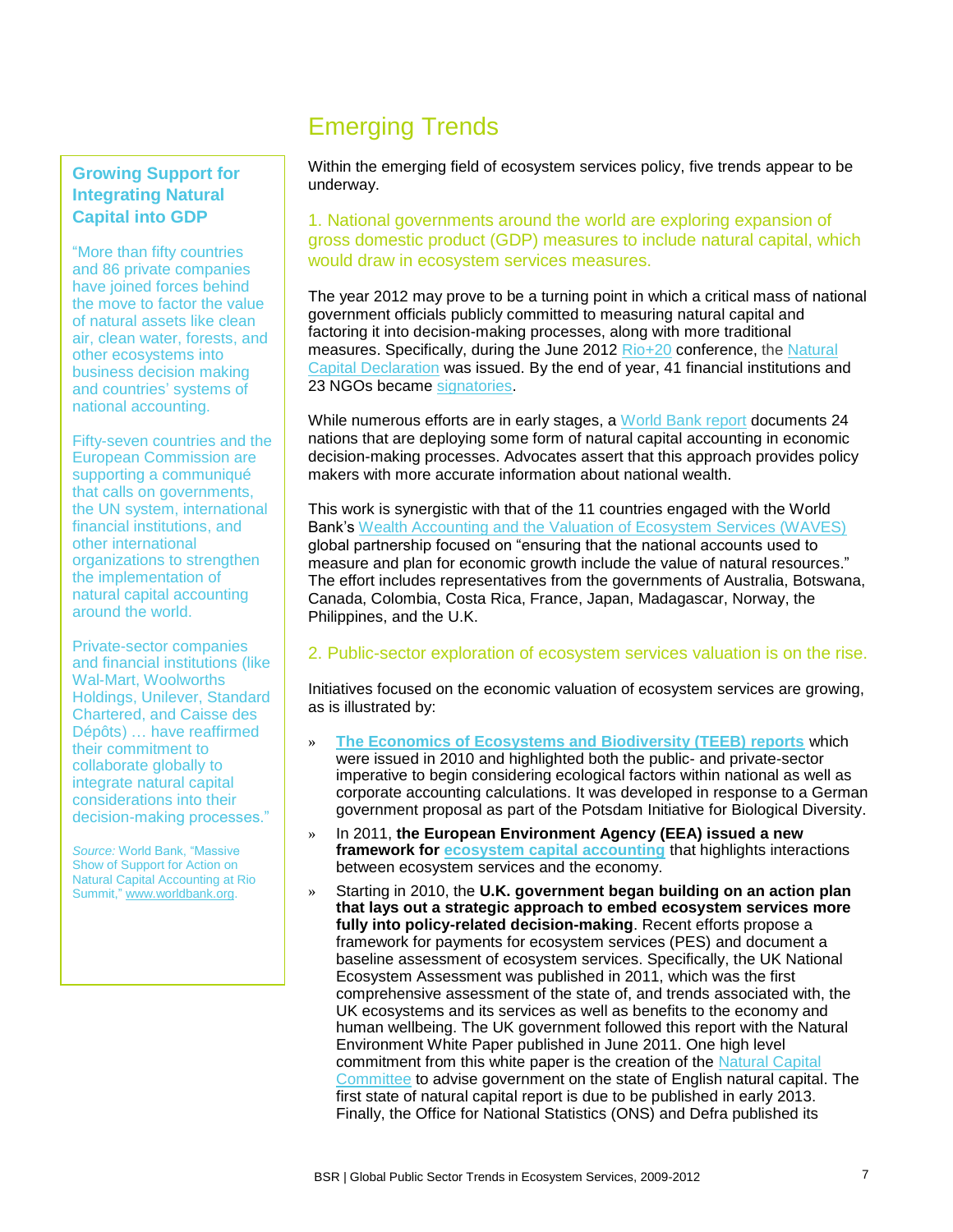### **Peru's Watershed Services Incubator**

In 2012, the Peruvian Ministry of Environment and NGO Forest Trends launched the [Watershed](http://www.forbes.com/sites/stevezwick/2012/05/09/can-perus-swiss-style-mountaintop-finance-ease-the-global-water-crisis/)  [Services Incubator.](http://www.forbes.com/sites/stevezwick/2012/05/09/can-perus-swiss-style-mountaintop-finance-ease-the-global-water-crisis/) The incubator is intended to help Peruvian cities develop financing mechanisms for watershed protection. It is also hoped that this work will provide a template for use in other countries.

*Note:* For details, see "Can Peru's [Swiss-Style Finance Model Erase](http://www.forbes.com/sites/stevezwick/2012/05/09/can-perus-swiss-style-mountaintop-finance-ease-the-global-water-crisis/)  [the Global Water Crisis?"](http://www.forbes.com/sites/stevezwick/2012/05/09/can-perus-swiss-style-mountaintop-finance-ease-the-global-water-crisis/) in *Forbes* and th[e Ecosystem Marketplace](http://www.ecosystemmarketplace.com/) coverage of this effort, as well as many other payments for watershed services in their "State of Watershed Markets" report.

### **Vietnam's Decree 99: Policy on Payment for Forest Environmental Services**

"This Decree provides for the policy on payment for forest environment services in Vietnam… Forest environment has use values to meet social and human needs, referred to as use values of the forest environment, including soil protection, water source regulation, headwater protection, coastal protection, natural disaster prevention and combat, biodiversity, carbon sequestration and retention, tourism, habitat and spawning ground of organisms, timber and other forest products... Beneficiaries of forest environment services shall pay for these services to owners of forests providing such services.

[Decree 99](http://vietnam-redd.org/Upload/CMS/Content/Library-GovernmentDocuments/99-2010-ND-CP.pdf) (2010), Minister of Agriculture and Rural Development, Vietnam

[roadmap](http://www.ons.gov.uk/ons/about-ons/user-engagement/consultations-and-surveys/archived-consultations/2012/accounting-for-the-value-of-nature-in-the-uk/index.html) on natural capital accounting for moving forward work on these issues.

» **Growing numbers of regional and national TEEB studies** are underway or in planning phases, including in Brazil, China, Germany, India, Norway, and Southeast Asia.

### 3. Governments around the world are showing interest in attracting investment in ecosystem services, such as through PES and ecocompensation mechanisms.

In Asia, China and Vietnam are exploring eco-compensation and PES, respectively. Local governments in China have been considering various approaches for eco-compensation, such as transferring funds from the central government to maintain public forests, placing taxes and fees on mineral resources, and establishing payment mechanisms on upstream parties within watersheds. Two reports released in 2011 by the Asian Development Bank focus on institutional challenges and sources of finance for these initiatives. Even earlier, in 2009, Vietnam passed Decision 380, the pilot policy for developing a legal framework and national policy on payment for its forest environmental services. In 2010, Vietnam issued Decree 99/ND-CP focused on Payment for Forest Environmental Services, with implementation across all forests in the country.

In Latin America, the nations of Brazil, Costa Rica, and Peru continue to explore financial incentives for investing in the restoration and maintenance of ecosystem services. In 2012, the Peruvian Ministry of Environment and NGO Forest Trends launched the [Watershed Services Incubator](http://www.forbes.com/sites/stevezwick/2012/05/09/can-perus-swiss-style-mountaintop-finance-ease-the-global-water-crisis/) to help Peruvian cities develop financing mechanisms for watershed protection. Their intention is to create a watershed-services investment approach that can be applied in other countries. In Brazil, the states of Acre and Amazonas have passed laws to establish a legal framework for measuring and valuing ecosystem services so that they can implement PES programs.

In Europe, Spain released the first draft of its forest action plan in 2011, with links to PES. In the U.K., a team commissioned by the Department for Environment, Food, and Rural Affairs (Defra) developed a draft ["Best Practice Guide for PES"](http://ekn.defra.gov.uk/2012/09/01/payments-for-ecosystem-services-best-practice-guide/) that was released in late 2012. Defra is planning to publish jointly the Best Practice Guide for PES and an Action Plan for PES in Spring 2013.

It is noteworthy that some of these financial transfers from the central government for maintaining forests are not new, and indeed have been a core element of financing for biodiversity and ecosystem services traditionally. Yet, the distinction is that a growing number of players are exploring the idea of financing to cover the cost of managing ecosystem services (or capturing user fees from beneficiaries of the services). The most accurate reading of these initiatives is *not* that they are about voluntary investments as a public good, but rather a new form of regulation to drive investment in natural resource flows. For this reason, the proliferation of public sector activity in this area of PES and ecocompensation is worthy for following closely.

### 4. Public sector-funded research on ecosystem services is on the rise.

Europe, the United States, and China continue to explore a wide array of government-supported research and voluntary initiatives related to ecosystem services, despite the absence of specific, targeted policies. For example, in China—where already strained natural-resources face increasing pressure—the government has initiated academic research on ecosystem services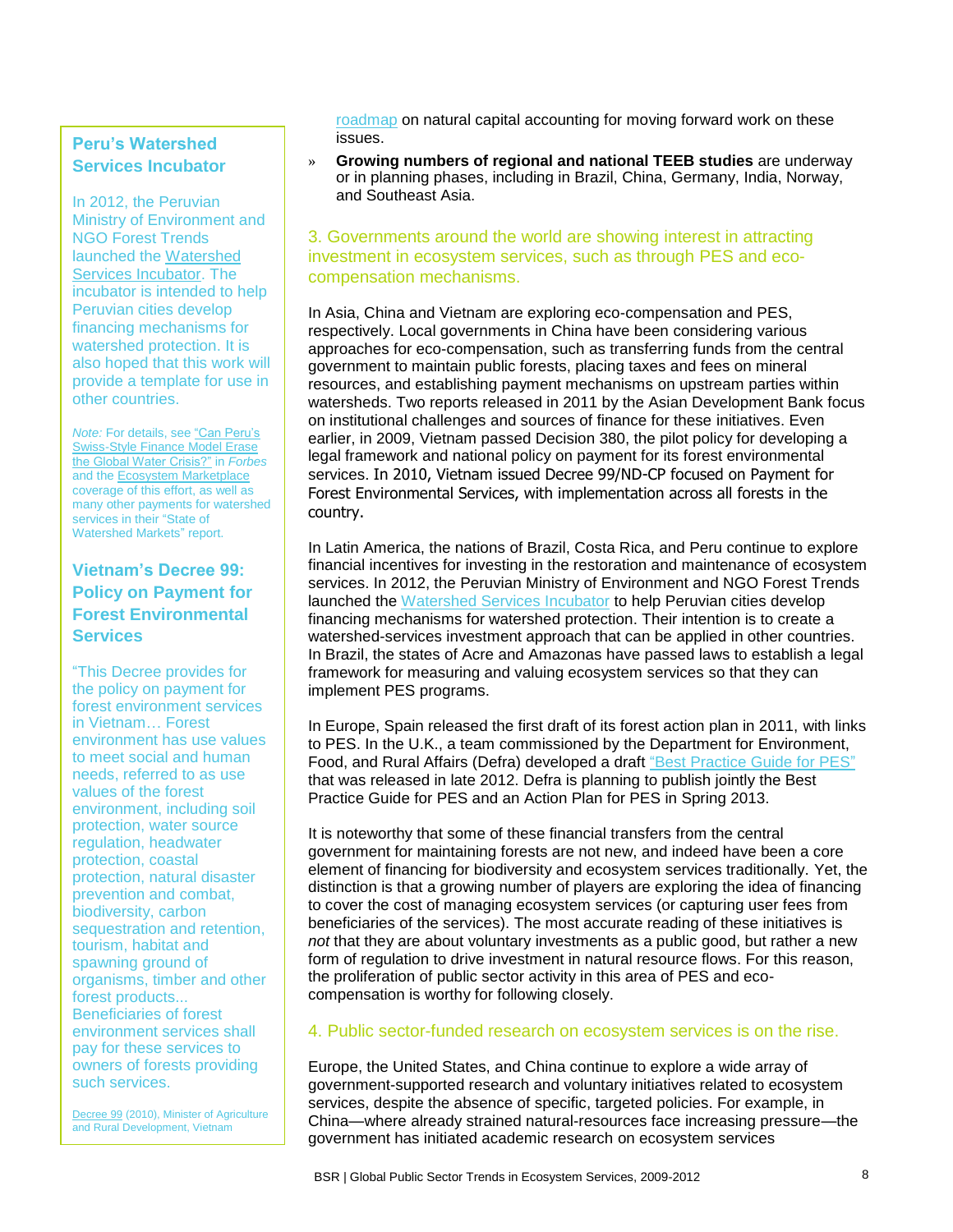assessments. This research will likely inform the analytical approaches used in crafting eco-compensation mechanisms and, perhaps ultimately, broader policies.

Public-sector research on ecosystem services is being shared in a growing number of well-attended academic conferences. Examples include the December 2012 [ACES conference](http://www.conference.ifas.ufl.edu/aces/) (ACES stands for "A Community on Ecosystem Services Linking Science, Practice, and Decision-Making") and the upcoming 2013 [Ecosystem Services Partnership conference.](http://www.espconference.org/ESP_Conference) In addition, ecosystem services sessions are increasingly included at other relevant conferences, such as those of the [International Association of Impact Assessment \(IAIA\)](http://www.iaia.org/iaia13/) and the [Society of](http://www.setac.org/)  [Environmental Toxicology and Chemistry](http://www.setac.org/) (SETAC).

### 5. Engagement between the private and public sectors on ecosystem services is limited, but it has grown each year.

Despite the public sector's wide and expanding set of exploratory activities on ecosystem services, relatively few companies are actively engaged around this issue. While more companies than ever before flag ecosystem services as an issue that they are tracking, few have corporate policies and/or personnel and budgets allocated to managing their ecosystem services impacts and dependencies. (For a list of companies that name ecosystem services, please see the appendix to BSR's 2012 report "The Quiet (R)Evolution in Expectations [of Corporate Environmental Performance.](http://www.bsr.org/en/our-insights/report-view/the-quiet-revolution-in-expectations-of-corporate-environmental-performance)") Yet, private-sector activity may be on the rise, as indicated by:

- » The global **TEEB for Business launch in November 2012**, which provides another platform for corporate engagement on the issues
- » The corporate support for the [Natural Capital Declaration,](http://www.naturalcapitaldeclaration.org/) which was launched at the June Rio+20 meeting and continues to be open to new signatories
- » The U.K.'s launch of the [Ecosystem Markets Task Force,](http://www.defra.gov.uk/ecosystem-markets/) a business-led initiative that brings together U.K. companies to look for opportunities to "drive green growth," including through markets that value and protect the environment. (The [interim report](http://www.defra.gov.uk/ecosystem-markets/work/publications-reports/) by the EMTF was published in November 2012, with the final report to be launched in March 2013.)

We anticipate further private-sector engagement with ecosystem services following from the growing number of training initiatives that are focused on the private sector. For example, current training initiatives include: the World Business Council on Sustainable Development's (WBCSD) [Business](http://www.wbcsd.org/bet.aspx)  [Ecosystems Training](http://www.wbcsd.org/bet.aspx) (BET), the UN Environment Programme and Development Programme (UNEP-UNDP) and other partners' training on ["Valuing and](https://www.conservationtraining.org/mod/page/view.php?id=3901&utm_source=TEEBrief+Issue+16&utm_campaign=TEEBrief+16&utm_medium=email)  [Mainstreaming of Biodiversity and Ecosystem Services into Development](https://www.conservationtraining.org/mod/page/view.php?id=3901&utm_source=TEEBrief+Issue+16&utm_campaign=TEEBrief+16&utm_medium=email)  [Planning,](https://www.conservationtraining.org/mod/page/view.php?id=3901&utm_source=TEEBrief+Issue+16&utm_campaign=TEEBrief+16&utm_medium=email)" and the Equator Banks' training for member-company analysts, which is driven by changes in due-diligence protocols that now explicitly include ecosystem services.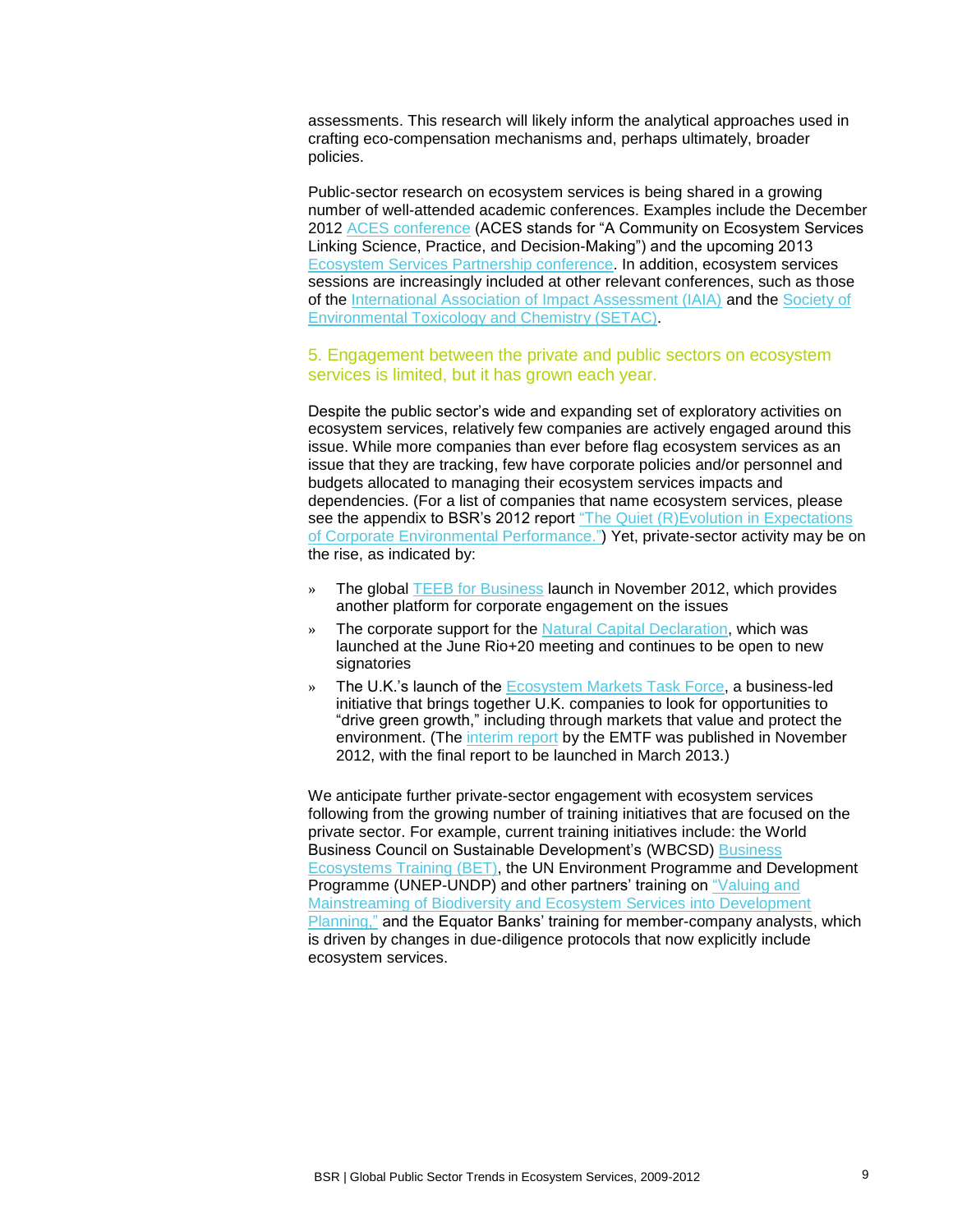# Pathways Forward

Collaboration between the public and private sectors will likely be a key component in accelerating the uptake of ecosystem services concepts and applications. Private-sector decision makers will need to understand ecosystem services concepts and the state of emerging best practice for assessing ecosystem services impacts and dependencies. Public-sector decision makers will need to understand the range of corporate processes, protocols, and other approaches that are currently in place to measure and manage environmental and social impacts. Some of these processes are regulated, but many are voluntary and have emerged from corporate history and culture, as well as industry best practice.

Ultimately, the private sector's implementation of approaches to measure and address ecosystem services impacts and dependencies will be contingent upon identifying the differences between current corporate processes and what is needed to integrate ecosystem services approaches. On a practical level, to adopt ecosystem services metrics, analytical tools, and management approaches, the private sector must adapt current processes and possibly develop new ones. Given the wide variety of ecosystems around the world, the details of this work may need to be calibrated for specific contexts and may be affected by data availability. (For details on the tools for measuring ecosystem services impacts and dependencies, please see related reports from BSR's [Ecosystem Services Working Group,](http://www.bsr.org/en/our-work/working-groups/ecosystem-services-tools-markets) particularly our 2011 report comparing various tools and our 2013 [report](http://www.bsr.org/en/our-insights/report-view/measuring-managing-corporate-performance-in-an-era-of-expanded-disclosure) on the state of play of the tool landscape.)

Effective collaboration between public and private sectors on *how* to operationalize and integrate ecosystem services concepts—within both publicand private-sector measurement and decision-making processes—would likely move the domain forward and accelerate adoption. We hope that this report will offer both private and public sector representatives with the rationale to engage with ecosystem services more fully, as the trends for uptake seem to warrant.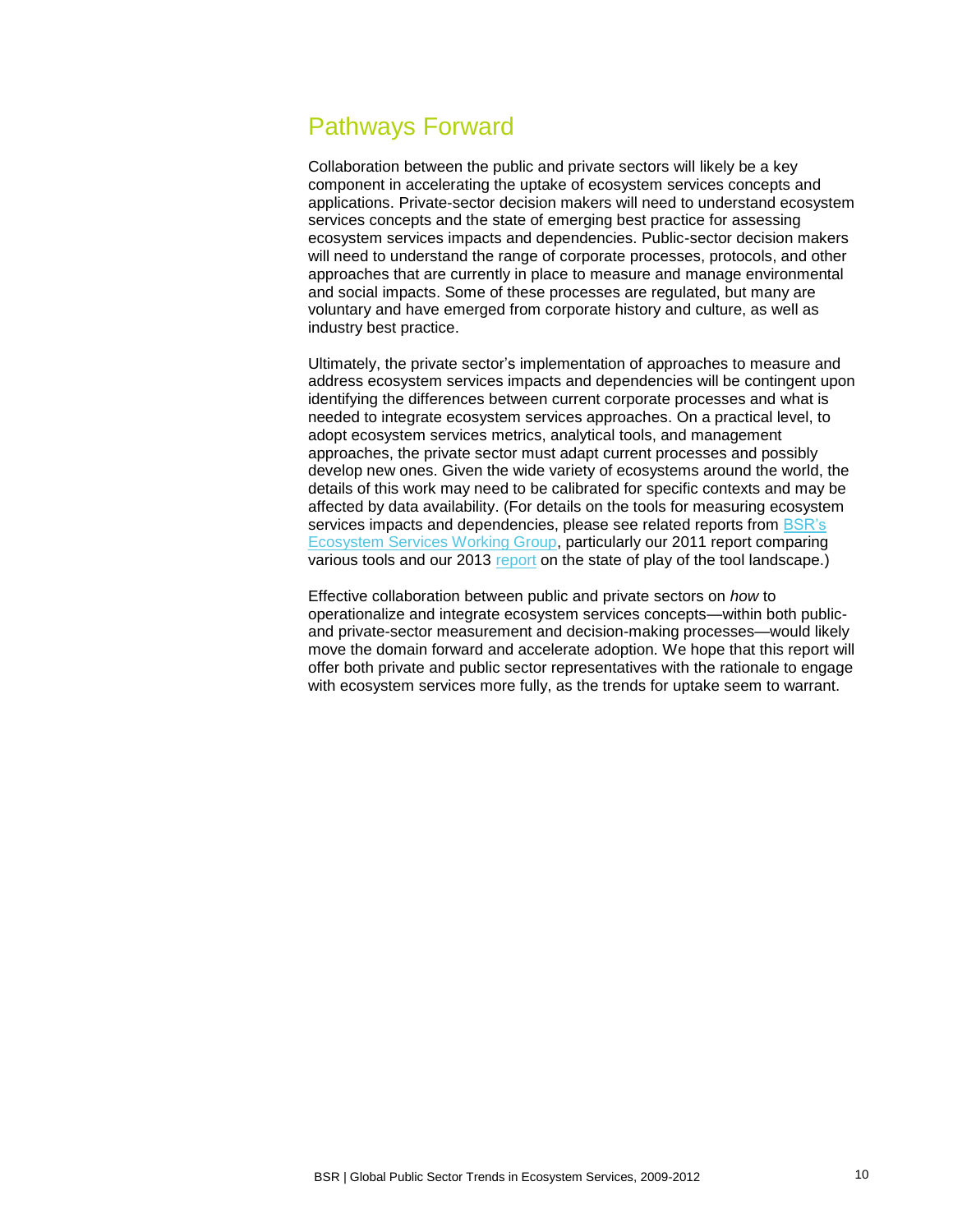# Appendix: Detailed Uptake of Ecosystem Services by Year, Region, and Country, 2009-2012

### 2009

### **AFRICA**

- » *Policy or Legislation*
- » *Administrative Government Decisions*
- » *Voluntary Government-Supported Initiatives*
- » *Government and Multilateral Reports* 
	- » **Tanzania:** The 2006 government paper ["Integrated Ecosystems](http://www.unpei.org/PDF/TZ-Integrated-ecosystems-assessment.pdf)  **Assessment in Tanzania**" identifies concrete ways in which ecosystem management can contribute to poverty-reduction goals.
- » *Voluntary Nongovernmental Initiatives*
	- **East Africa's Eastern Arc Mountains: Experts from seven** countries launch the [application](http://www.naturalcapitalproject.org/tanzania.html) of the InVEST tool in the Eastern Arc Mountains, with a focus on analyzing the mountains' water supply, carbon storage and sequestration, ecotourism, and nontimber and timber products.

### **ASIA AND AUSTRALIA**

- » *Policy or Legislation*
	- » **Vietnam:** [Decision 380](http://www.vietnamforestry.org.vn/view_news.aspx?nid=191&cid=115) sets up a pilot policy for Payments for Forest Environmental Services, which enables the collection of money from entities who benefit from ecosystem services provided by healthy forests.
- » *Administrative Government Decisions*
- » *Voluntary Government-Supported Initiatives*
	- » **China:** The NGO Forest Trends studies and documents [eco](http://www.forest-trends.org/publication_details.php?publicationID=2317)[compensation and ecosystem services,](http://www.forest-trends.org/publication_details.php?publicationID=2317) including the Conversion of Cropland to Forests and Grasslands Program and the Forest Ecosystem Compensation Fund.
	- » **Japan:** [The Japan Long-Term Ecological Research network](http://www.jalter.org/modules/about/index.php?ml_lang=en) offers [scientific data and information](http://www.biodic.go.jp/gbm/gbon/PDF/0722/a.m/2/Dr.Ohte.pdf) and predictive understanding of ecological processes for the scientific community and policy makers.
- » *Government and Multilateral Reports*
- » *Voluntary Nongovernmental Initiatives*
	- » **Asia:** The [Ecosystem Services Management](http://www.glp.hokudai.ac.jp/ecosmag/background.htm) in Asia project aims to improve understanding of the effects of land management on ecosystem services that are provided by upper tributary watersheds in China, Indonesia, and Thailand.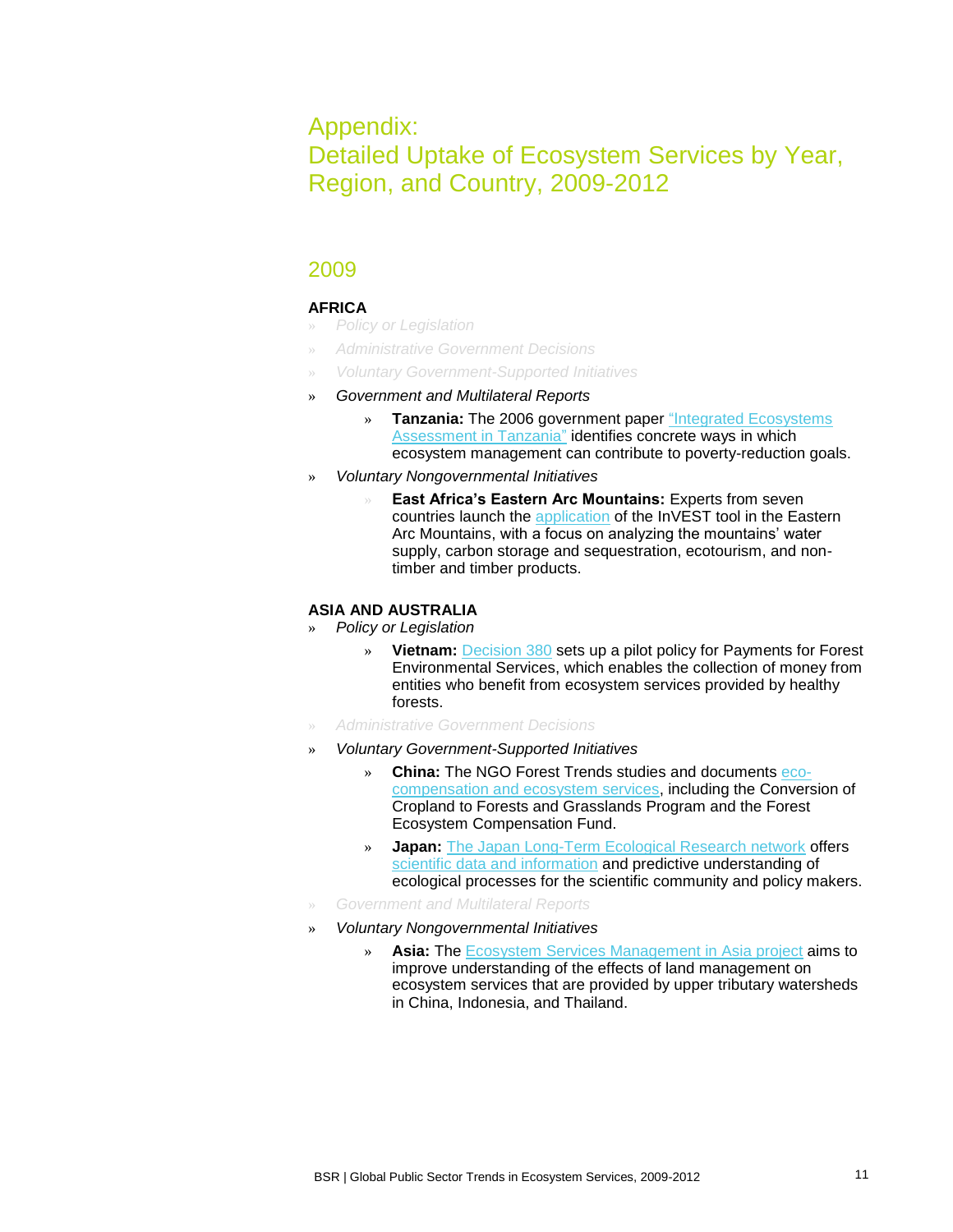### **CENTRAL AND SOUTH AMERICA**

- » *Policy or Legislation*
- » *Administrative Government Decisions*
- » *Voluntary Government-Supported Initiatives*
	- » **Colombia:** The Natural Capital Project establishes a [three-year](http://www.naturalcapitalproject.org/nasca.html)  [agreement](http://www.naturalcapitalproject.org/nasca.html) with the Ministry of Environment to provide a tool to support decisions on locations of natural capital.
	- » **Costa Rica:** The country's [Environmental Services Payment](http://www.fonafifo.com/paginas_english/environmental_services/servicios_ambientales.htm)  [Program](http://www.fonafifo.com/paginas_english/environmental_services/servicios_ambientales.htm) grants financial recognition to forest and plantation owners for the environmental services that they maintain through management practices.
	- » **Ecuador:** The Natural Capital Project is working with the country's national planning agency to [manage biodiversity impacts of](http://www.naturalcapitalproject.org/nasca.html)  [infrastructure.](http://www.naturalcapitalproject.org/nasca.html) InVEST maps provide an ecosystem services data layer.
- » *Government and Multilateral Reports*
- » *Voluntary Nongovernmental Initiatives*
	- » **Brazil:** The [Agroambiente Project](http://www.katoombagroup.org/documents/newsletters/sea/sa_edition3en.htm#project2) works to maintain the highest level of environmental services in agricultural landscapes and ecosystems.
	- » **Colombia, Costa Rica, Ecuador, Panama, Peru, the southern tip of Nicaragua, and Venezuela:** The Natural Capital project is [mapping ecosystem services](http://www.naturalcapitalproject.org/nasca.html) to generate information that can guide and inform decision making**.**
	- **Costa Rica: Osa Conservation Area [evaluates the cost-efficiency](http://www.ecologyandsociety.org/vol14/iss2/art34/) of** payments for ecosystem services (PES) to private landowners.
	- » **Colombia, Costa Rica, and Nicaragua:** The World Bank's [Integrated Silvopastoral Approaches to Ecosystem Management](http://www-wds.worldbank.org/external/default/main?pagePK=64193027&piPK=64187937&theSitePK=523679&menuPK=64187510&searchMenuPK=64187283&siteName=WDS&entityID=000333037_20081125224142)  [Project](http://www-wds.worldbank.org/external/default/main?pagePK=64193027&piPK=64187937&theSitePK=523679&menuPK=64187510&searchMenuPK=64187283&siteName=WDS&entityID=000333037_20081125224142) monitors multiple ecosystem services.

### **EUROPE**

- » *Policy or Legislation*
- » *Administrative Government Decisions*
- » *Voluntary Government-Supported Initiatives*
	- » **U.K.:** The Department for International Development and the National Environment Research Council's (NERC) [Ecosystem](http://www.espa.ac.uk/)  [Services for Poverty Alleviation Program](http://www.espa.ac.uk/) begin to gather data on ecosystem services, their full value, and links to sustainable poverty reduction.
	- » **U.K.:** The [Department for Food, Environment, and Rural Affairs](http://www.ecosystemservices.org.uk/)  [\(Defra\) research project](http://www.ecosystemservices.org.uk/) aims to establish the basis for an ecosystems approach and how it might be used to effectively assess the benefits that the natural environment provides.
- » *Government and Multilateral Reports* 
	- » **EU:** The European Academies Science Advisory Council (EASAC) issues a policy report titled ["Ecosystem Services and Biodiversity in](http://www.sazu.si/files/file-137.pdf)  [Europe."](http://www.sazu.si/files/file-137.pdf)
	- » **Finland:** The Finnish Environment Institute issues a report titled ["Vulnerability Assessment of Ecosystem Services for Climate](http://www.ymparisto.fi/default.asp?node=24015&lan=en)  [Change Impacts and Adaptation."](http://www.ymparisto.fi/default.asp?node=24015&lan=en)
- » *Voluntary Nongovernmental Initiatives*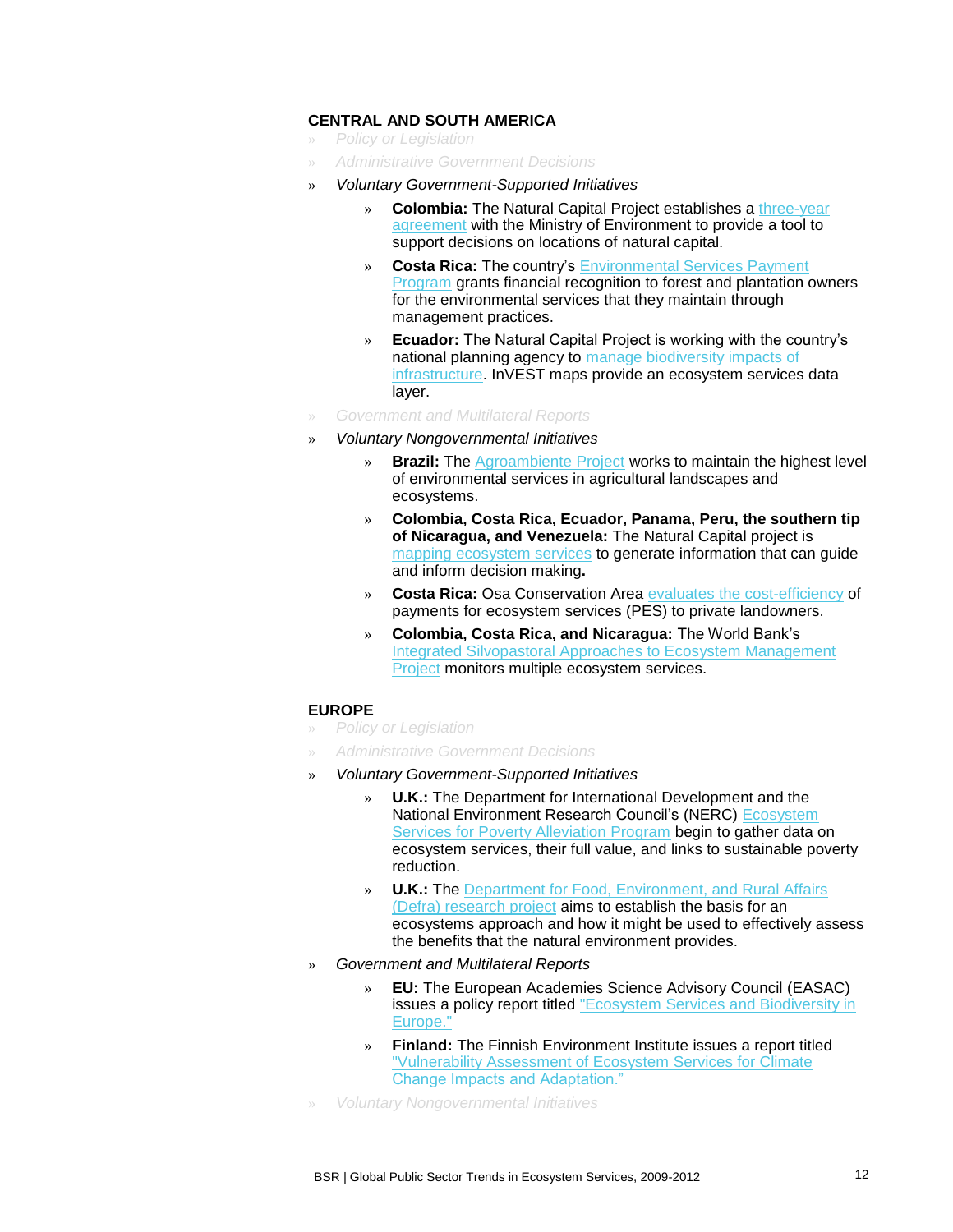### **NORTH AMERICA**

- » *Policy or Legislation*
	- » **United States:** The [Food, Conservation, and Energy Act of 2008](http://www.fs.fed.us/ecosystemservices/Farm_Bill/index.shtml)  [\(Farm Bill\)](http://www.fs.fed.us/ecosystemservices/Farm_Bill/index.shtml) establishes technical guidelines that measure the environmental service benefits from conservation and landmanagement activities.
	- » **United States:** The [Oregon Senate Bill 513](http://masgc.org/page.asp?id=609) creates an Ecosystem Services Market Working Group to advance policy recommendations for creating a framework of integrated ecosystem services markets in Oregon that produce positive ecological and economic outcomes.
- » *Administrative Government Decisions*
	- » **United States:** The Department of Agriculture creates the [Office of](http://www.usda.gov/wps/portal/!ut/p/_s.7_0_A/7_0_1OB?contentidonly=true&contentid=2010/03/0115.xml)  [Environmental Markets.](http://www.usda.gov/wps/portal/!ut/p/_s.7_0_A/7_0_1OB?contentidonly=true&contentid=2010/03/0115.xml)
	- » **United States:** The Environmental Protection Agency's (EPA) Office of Research and Development focuses on [ecosystem services](http://www.epa.gov/ecology/)  [research.](http://www.epa.gov/ecology/)
	- » **United States:** The U.S. Army Corps of Engineers and the U.S. EPA begin implementing the 2008 [regulations on compensatory mitigation](http://water.epa.gov/lawsregs/guidance/wetlands/wetlandsmitigation_index.cfm) of impacts to aquatic resources under Section 404 of the Clean Water Act (CWA). These regulations introduce ecosystem services into the mitigation decision-making standards.
- » *Voluntary Government-Supported Initiatives*
	- » **United States:** The Virginia Department of Forestry Ecosystem Services Initiative creates an [ecosystem services portfolio.](http://www.fs.fed.us/ecosystemservices/)
	- » **United States:** The EPA Agriculture and Food Research Initiative conducts research [on ecosystem services](http://www.csrees.usda.gov/fo/enhancingecosystemservicesafri.cfm) in agricultural settings.
	- » **United States:** The Department of Agriculture's Natural Resource Conservation Service [grant program](http://www.whiteriverpartnership.org/index.php/news/northern-forest-watershed-services-project) supports the conservation of ecosystem services provided by forests in two watersheds.
	- » **United States:** The EPA establishes the [Ecological Services](http://www.epa.gov/research/ecoscience/)  [Research Program,](http://www.epa.gov/research/ecoscience/) and Duke University's Nicholas Institute establishes the [National Ecosystem Services Partnership.](http://www.epa.gov/ORD/esrp/pdfs/ESRP-CRADA-Brochure.pdf)
- » *Government and Multilateral Reports* 
	- » **United States:** The EPA Science Advisory Board issues a report titled ["Valuing the Protection of Ecological Systems and Services: A](http://yosemite.epa.gov/sab/sabproduct.nsf/WebBOARD/ValProtEcolSys&Serv?OpenDocument)  [Report of the EPA Science Advisory Board."](http://yosemite.epa.gov/sab/sabproduct.nsf/WebBOARD/ValProtEcolSys&Serv?OpenDocument)
	- » **United States:** The EPA Office of Research and Development partners with the University of Vermont's Gund Institute to [study the](http://epa.gov/ord/esrp/)  [plains](http://epa.gov/ord/esrp/) in the upper Midwest, Oregon's Willamette River Valley, coastal areas of North and South Carolina, and Tampa Bay in Florida.
	- » **United States:** The Department of Agriculture's Forest Service [quantifies local urban forest composition](http://www.fs.fed.us/ecosystemservices/) and its associated ecosystem services and values to improve urban forest planning.
- » *Voluntary Nongovernmental Initiatives*
	- **United States: [Ecotrust Forests LLC](http://www.ecotrust.org/forests/index.html) shows competitive returns for** investors through the production of high-quality timber and pulp combined with the monetization of ecosystem services, including carbon storage, habitat, and water quality.
	- **United States:** The [American Farmland Trust](http://www.farmland.org/) begins to pay farmers for providing such environmental benefits as clean water, carbon sequestration, and wildlife habitat.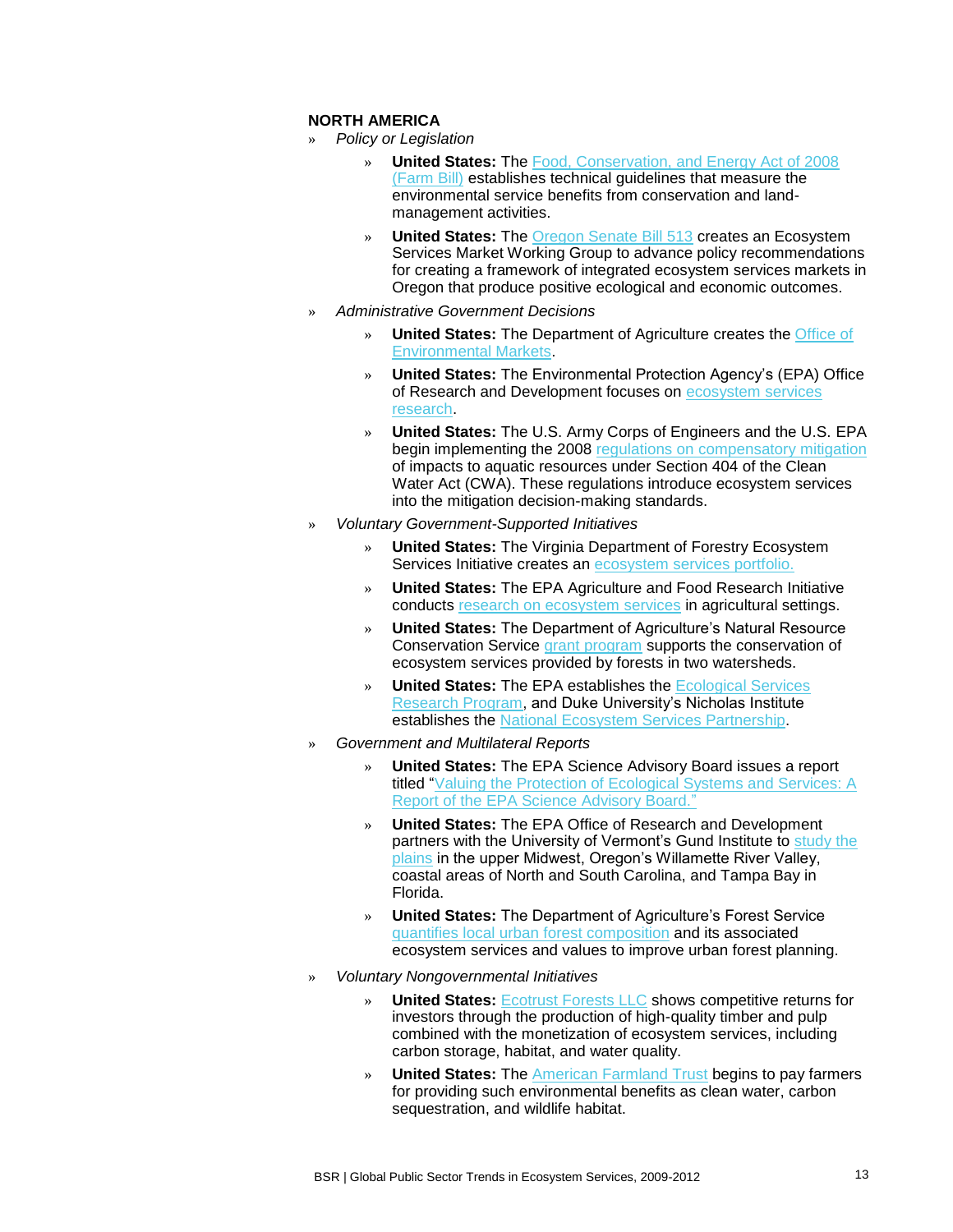- » **United States:** The [Willamette Partnership](http://www.willamettepartnership.org/) creates and pilots a shared accounting system for quantifying impacts and benefits to ecosystem services for application to ecosystem markets and beyond.
- » **United States:** The [conservation of red wolf habitat](http://walker-foundation.org/net/org/project.aspx?s=76840.0.69.5316&projectid=76840) in North Carolina quantifies the economic value of selected ecosystem services benefits associated with such conservation.

### **GLOBAL**

- » *Decisions of International Bodies*
- » *Voluntary Multilateral-Supported Initiatives*
	- » An [Ecosystem Services Assessment,](http://www.ias.unu.edu/sub_page.aspx?catID=752&ddlID=753) conducted jointly by the United Nations University and the Institute of Advanced Studies (IAS), analyzes the links between human well-being and ecosystem services in addressing the environment and development issues associated with achieving the Millennium Development Goals (MDGs).
	- » The UN [Environment Programme \(UNEP\)](http://www.unep.org/ecosystemmanagement/LinkClick.aspx?fileticket=gbPVsoUCp-E%3d&tabid=311&mid=670&language=en-US) Ecosystem Management [Program](http://www.unep.org/ecosystemmanagement/LinkClick.aspx?fileticket=gbPVsoUCp-E%3d&tabid=311&mid=670&language=en-US) aims to transform sector-based environmental management into an ecosystem-based approach that integrates forests, land, freshwater, and coastal ecosystems where they affect the overall delivery of ecosystem services.
	- » UNEP organizes the [Jakarta Business and Biodiversity meeting,](http://www.cbd.int/business3/) during which participants draft the Jakarta Charter on Business and Biodiversity. The chapter emphasizes the value of biodiversity and proposes that economic models and policies need to more accurately reflect ecosystem services. This work highlights the importance of biodiversity and ecosystem services (BES) as a source for future business operations, as well as a condition for new business opportunities and markets.
- » *Government and Multilateral Reports* 
	- » UNEP in collaboration with the International Union for Conservation of Nature (IUCN) and other partners issues ["The Economics of](http://www.teebweb.org/publications/)  [Ecosystems and Biodiversity"](http://www.teebweb.org/publications/) (TEEB) report.
	- » A [UN Framework Convention on Climate Change \(UNFCCC\)](http://unfccc.int/2860.php) [white](http://cmsdata.iucn.org/downloads/iucn_position_paper_eba_june_09_2.pdf)  [paper](http://cmsdata.iucn.org/downloads/iucn_position_paper_eba_june_09_2.pdf) on climate change adaptation takes an ecosystem-based approach to adaptation.
- » *Voluntary Nongovernmental Initiatives*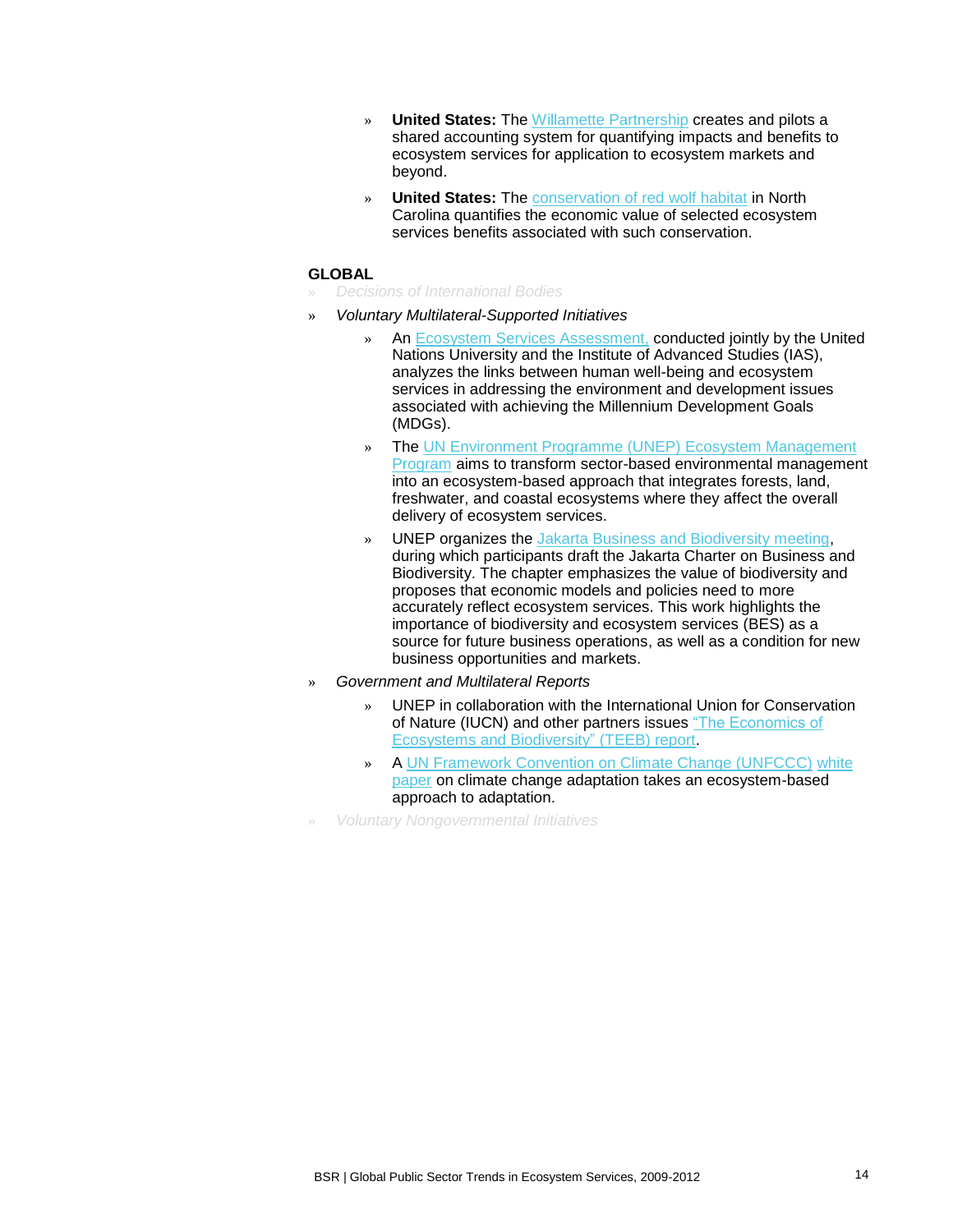### 2010

### **AFRICA**

- » *Policy or Legislation*
- » *Administrative Government Decisions*
- » *Voluntary Government-Supported Initiatives*
- » *Government and Multilateral Reports*
- » *Voluntary Nongovernmental Initiatives*

### **ASIA AND AUSTRALIA**

- » *Policy or Legislation*
- » *Administrative Government Decisions*
	- **Japan** adopts a new [national strategy](http://www.japantoday.com/category/national/view/japans-new-biodiversity-strategy-sets-goals-for-2020-2050) to conserve and improve biodiversity, which sets specific targets to be implemented by 2020 and 2050. By 2050, Tokyo is required under the strategy to expand the benefits of ecosystem services for human beings in a sustainable manner, by promoting the coexistence of people and nature.
- » *Voluntary Government-Supported Initiatives*
	- » **China:** The Ministry of Environmental Conservation forms the [China](http://www.gefcbpf.cn/swdyxhb_en/web/index.aspx)  [Biodiversity Partnership Framework](http://www.gefcbpf.cn/swdyxhb_en/web/index.aspx) (CBPF) with national and international governments, NGOs, and businesses to increase the number of protected areas, improve biodiversity measurements, and export conservation learning.
- » *Government and Multilateral Reports* 
	- » **Japan:** The Ecosystem Assessment, which had been developing the [Japan Satoyama Satoumi](http://www.ias.unu.edu/sub_page.aspx?catID=1043&ddlID=1042) Assessment since 2006, releases its findings in a series of [six reports.](http://www.ias.unu.edu/sub_page.aspx?catID=111&ddlID=1485)
- » *Voluntary Nongovernmental Initiatives*

### **CENTRAL AND SOUTH AMERICA**

- » *Policy or Legislation*
	- » **Brazil:** The Acre state legislature establishes the [System of](http://www.edf.org/sites/default/files/11492_Acre_SISA_fact_sheet.pdf)  [Incentives for Environmental Services,](http://www.edf.org/sites/default/files/11492_Acre_SISA_fact_sheet.pdf) an institutional and legal framework for Acre to measure and value its environmental services.
- » *Administrative Government Decisions*
	- » **Brazil:** The [Governors' Climate and Forests Task Force,](http://www.gcftaskforce.org/) a collaboration of 14 states and provinces in the United States, Brazil, Indonesia, Mexico, and Nigeria, signs a memorandum of understanding to make recommendations to the California Air Resources Board on how California can link its emerging carbon market to the REDD program in the Brazilian state of Acre, Mexican state of Chiapas, and possibly other states or provinces.
- » *Voluntary Government-Supported Initiatives*
- » *Government and Multilateral Reports*
- » *Voluntary Nongovernmental Initiatives*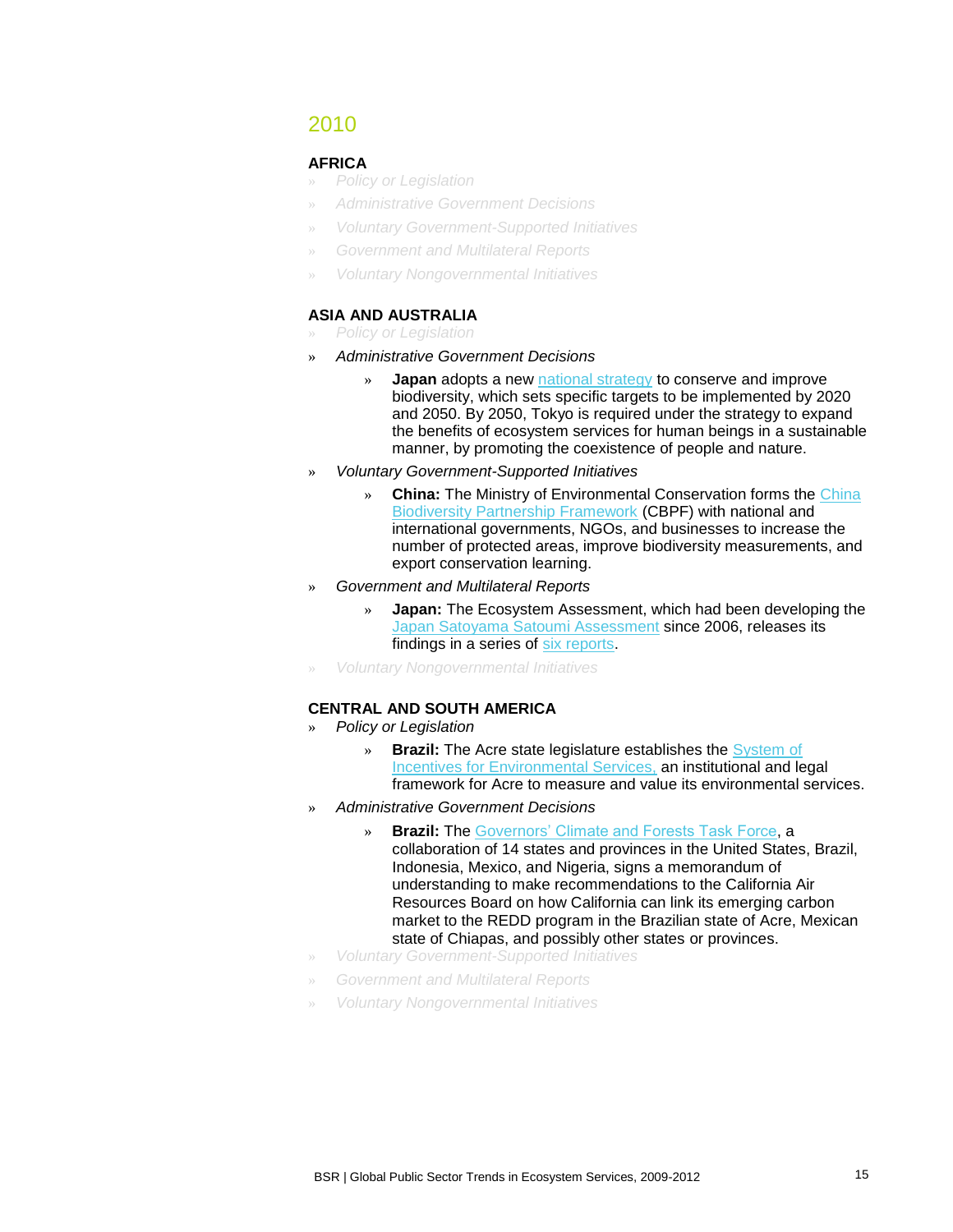### **EUROPE**

- » *Policy or Legislation*
- » *Administrative Government Decisions*
	- » **EU:** The European Environment Agency (EEA) and European Commission (EC) presents the [first outline](http://www.eea.europa.eu/highlights/eeas-input-to-post-2010-biodiversity-policy) of the EU [biodiversity](http://ec.europa.eu/environment/nature/biodiversity/policy/pdf/communication_2010_0004.pdf)  [baseline](http://ec.europa.eu/environment/nature/biodiversity/policy/pdf/communication_2010_0004.pdf) and proposes the development of Biodiversity Information System for Europe (BISE), which would be both an information and technology tool, as well as a network for building a shared knowledge base for biodiversity policies and targets across Europe.
- » *Voluntary Government-Supported Initiatives*
- » *Government and Multilateral Reports* 
	- **France:** A report commissioned by the government, titled "An [Economic Approach to Biodiversity and Ecosystems](http://www.cbd.int/doc/case-studies/inc/cs-inc-report-en.pdf) Services [Contribution to Public Decision-Making,](http://www.cbd.int/doc/case-studies/inc/cs-inc-report-en.pdf)" calculates reference values for French ecosystems.
- » *Voluntary Nongovernmental Initiatives*

#### **NORTH AMERICA**

- » *Policy or Legislation*
- » *Administrative Government Decisions*
	- » **United States:** The Council on Environmental Quality issues its [Proposed National Objectives, Principles, and Standards for Water](http://www.whitehouse.gov/sites/default/files/microsites/091203-ceq-revised-principles-guidelines-water-resources.pdf)  [and Related Resources Implementation Studies,](http://www.whitehouse.gov/sites/default/files/microsites/091203-ceq-revised-principles-guidelines-water-resources.pdf) which call for a systematic approach to measuring nonmonetary values (such as ecosystem values) when considering dams, levees, canals, and other projects.
	- » **United States:** The [Interagency Ocean Policy Task Force Interim](http://www.noaanews.noaa.gov/stories2009/20090918_ceq2.html)  [Report](http://www.noaanews.noaa.gov/stories2009/20090918_ceq2.html) provides a strategy [for oceans, coasts, and the Great Lakes,](http://www.whitehouse.gov/administration/eop/ceq/initiatives/oceans) which prioritizes nine categories for action, including ecosystembased management, regional ecosystem protection and restoration, and strengthened and integrated observation systems.
	- **United States:** The government develops a [federal strategy](http://executiveorder.chesapeakebay.net/file.axd?file=2010/5/Chesapeake+EO+Strategy.pdf) for [Chesapeake Bay.](http://executiveorder.chesapeakebay.net/file.axd?file=2010/5/Chesapeake+EO+Strategy.pdf) A National Oceanic and Atmospheric Administration (NOAA) administrator notes, "Ecosystem-based approaches to management will enable progress toward a healthy, sustainable Chesapeake ecosystem . . .
	- » **United States:** The Department of Agriculture develops its [Strategic](http://www.ocfo.usda.gov/usdasp/sp2010/sp2010.pdf?goback=.gde_2285154_member_26212744)  [Plan](http://www.ocfo.usda.gov/usdasp/sp2010/sp2010.pdf?goback=.gde_2285154_member_26212744) for 2010 to 2015, which states—under pillar 4 within goal 1 the intent to: "Capitalize on opportunities presented by the nation's efforts to develop markets for ecosystem services and mitigate climate change."
- » *Voluntary Government-Supported Initiatives*
	- **United States: Various conservation organizations and government** agencies—including the U.S. Environmental Protection Agency (EPA) and U.S. Forest Service (USFS)—collaborate to develop [LandServer,](http://www.landserver.org/) a web-based tool that provides farmers and woodland owners a way to assess their natural resources and evaluate their property's potential to earn money if they implement conservation actions.
	- **United States:** The Department of Defense (DOD) Environmental [Security Technology Certification Program](http://www.serdp.org/About-SERDP-and-ESTCP/About-ESTCP) seeks proposals for demonstrations of ecosystem services methodologies and tools for DOD installations.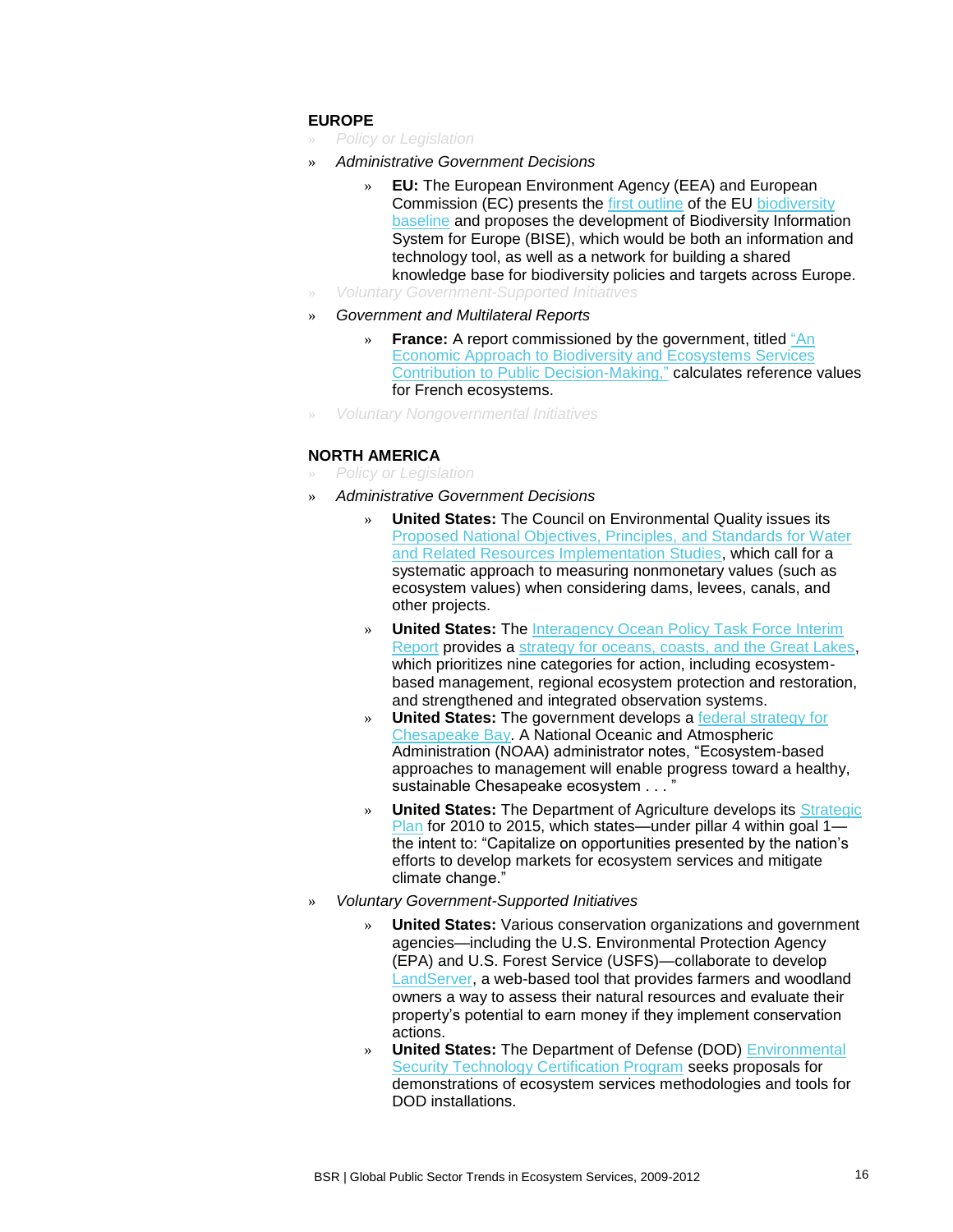- » **United States:** The EPA's [Future Midwestern Landscapes](http://www.epa.gov/reva/fml-edt.html)  [Environmental Decision Tool Kit](http://www.epa.gov/reva/fml-edt.html) (FML-EDT) is a study of biofuels and ecosystem services in the midwestern United States with a key outcome to develop a tool to ensure that biofuels policy and land-use decisions are made in ways that recognize implications for ecosystem services.
- » **United States:** The Keystone Alliance for Sustainable Agriculture's Field to Market collaboration develops the [Fieldprint Calculator,](http://www.fieldtomarket.org/fieldprint-calculator/) a tool designed to look at how crop production operations affect the sustainability of farms. Future versions will include modules that factor in effects on biodiversity.
- » *Government and Multilateral Reports* 
	- **Canada:** The Ontario Biodiversity Council issues a report titled State [of Ontario's Biodiversity 2010,](http://ontariobiodiversitycouncil.ca/reports-introduction/) which summarizes the state of biodiversity in Ontario based on 29 different indicators.
	- » **United States:** The NOAA Ocean Studies Board calls [for a report](http://dels.nas.edu/Study-In-Progress/Effects-Deepwater-Horizon-Mississippi/DELS-OSB-10-02) to evaluate the loss of ecosystem services in the Gulf of Mexico Large Marine Ecosystem resulting from the Deepwater Horizon oil spill.
- » *Voluntary Nongovernmental Initiatives*
	- **United States: The Aspen Institute's Energy and Environment** [Program](http://www.aspeninstitute.org/policy-work/energy-environment) discusses accelerating the integration of ecosystem services principles within the human development paradigm, including regulatory regimes and traditional market and financial mechanisms.

### **GLOBAL**

- » *Decisions of International Bodies*
	- » The Intergovernmental Platform on Biodiversity and Ecosystem [Services \(IPBES\):](http://ipbes.net/en/index.asp) The UN Environment Programme (UNEP) develops an international mechanism for scientific expertise on biodiversity and the global strategy on Millennium Ecosystem Assessment (MEA) follow-up, which reflects a general agreement on the need for an intergovernmental science-policy platform on biodiversity and ecosystem services.
	- » Revisions to the [International Finance Corporation's \(IFC\)](http://www.ifc.org/policyreview) Policy and [Performance Standards on Social and Environmental Sustainability](http://www.ifc.org/policyreview)  focus on ensuring the "continuous benefits arising from ecosystem services" and assessing impacts and dependencies on BES.
- » *Voluntary Multilateral-Supported Initiatives*
	- » The UNEP launches an [electronic series](http://www.unepmap.org/index.php?module=news&action=detail&id=95) on policy issues related to ecosystem management.
	- The World Bank launches a partnership on Wealth Accounting and [the Valuation of Ecosystem Services \(WAVES\)](http://web.worldbank.org/WBSITE/EXTERNAL/NEWS/0,,contentMDK:22746592~pagePK:64257043~piPK:437376~theSitePK:4607,00.html) to give developing countries the tools they need to integrate the economic benefits of ecosystems (e.g., forests, wetlands, and coral reefs) into national accounting systems.
- » *Government and Multilateral Reports*
- » *Voluntary Nongovernmental Initiatives*
	- » The Ecosystem Services for Poverty Alleviation Program launches a [two-year project](http://redd-net.org/files/ESPA%20equity%20project%203%20page%20summary.pdf) (scheduled for October 2010 to September 2012) to develop a conceptual framework that describes how changes in global values of ecosystem services affect equity at local levels.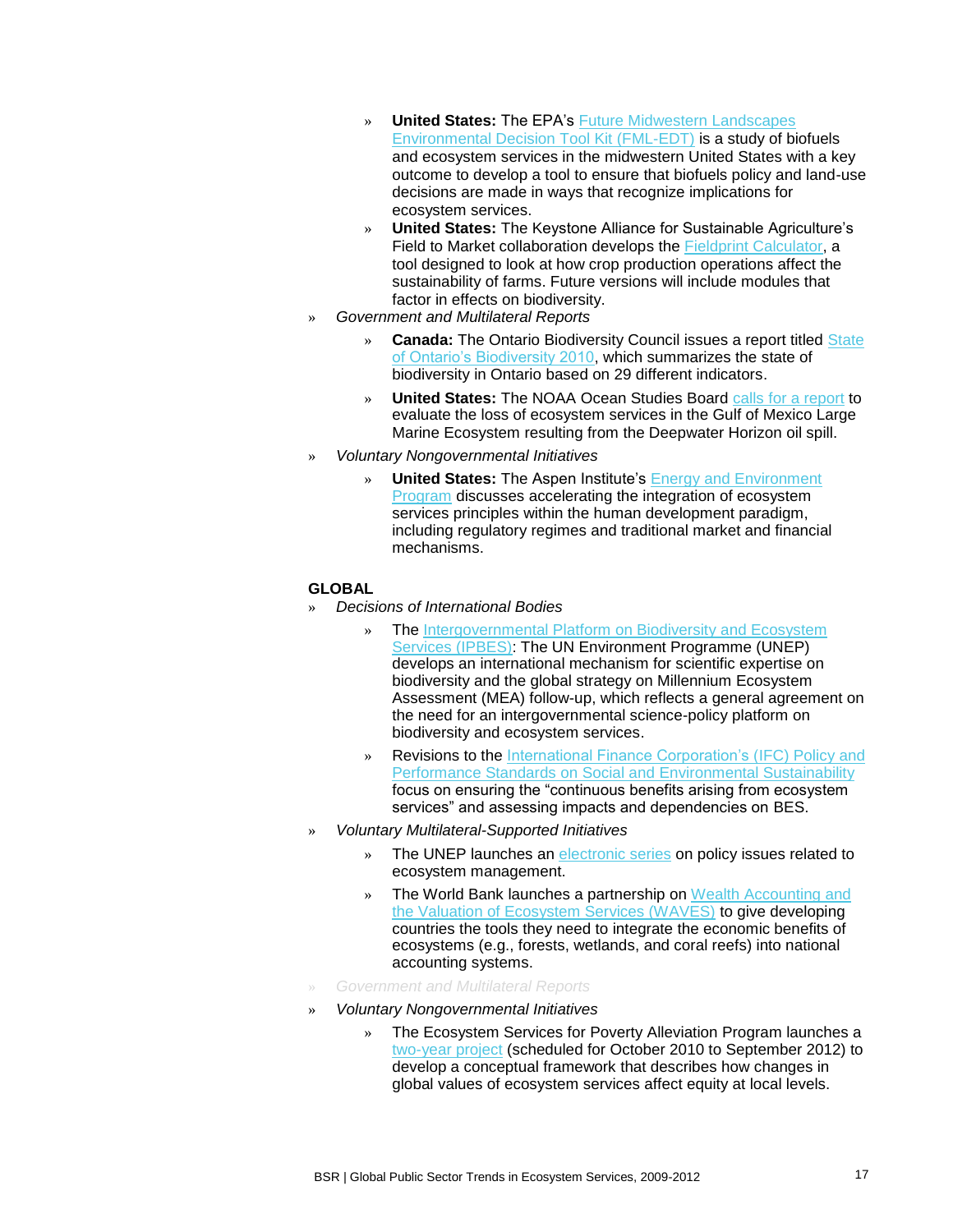### 2011

### **AFRICA**

- » *Policy or Legislation*
- » *Administrative Government Decisions*
- » *Voluntary Government-Supported Initiatives*
- » *Government and Multilateral Reports* 
	- **South Africa:** A World Resources Report [case study](http://www.worldresourcesreport.org/files/wrr/WRR%20Case%20Study_South%20Africa%20Ecosystem%20Based%20Planning%20for%20Climate%20Change_0.pdf) traces South Africa's efforts to incorporate biodiversity information into spatial and development planning and create a national strategy for expanding protected areas to conserve biodiversity and promote ecosystem resilience.
- » *Voluntary Nongovernmental Initiatives*

### **ASIA AND AUSTRALIA**

- » *Policy or Legislation*
- » *Administrative Government Decisions*
- » *Voluntary Government-Supported Initiatives*
	- » **Vietnam**: The [Forest Certification for Ecosystem Services \(ForCES\)](http://www.snvworld.org/node/4087) project contributes to the overall goal that forest biodiversity is conserved through a process where voluntary Forest Stewardship Council (FSC) certification incorporates expanded and enhanced global and national forest management standards, which are applied to emerging markets for biodiversity conservation and other ecosystems services.
- » *Government and Multilateral Reports* 
	- » **China:** ["Buyer, Regulator, Enabler: The Government's Role in](http://beta.adb.org/publications/buyer-regulator-and-enabler-governments-role-ecosystem-services-markets)  [Ecosystem Services Markets"](http://beta.adb.org/publications/buyer-regulator-and-enabler-governments-role-ecosystem-services-markets) provides insights for policy makers in China on the development of a national eco-compensation policy framework and discusses the public sector's role in payments for ecological services internationally.
	- » **China:** The Asian Development Bank releases a report titled ["Eco-](http://beta.adb.org/publications/eco-compensation-watershed-services-peoples-republic-china)[Compensation for Watershed Services in the PRC"](http://beta.adb.org/publications/eco-compensation-watershed-services-peoples-republic-china) as China seeks new approaches to water management.
- » *Voluntary Nongovernmental Initiatives*

### **CENTRAL AND SOUTH AMERICA**

- » *Policy or Legislation*
	- **Brazil:** The State of Amazonas [drafts a policy](http://www.gcftaskforce.org/documents/Amazonas_Proposed_Law_on_Environmental_Services_and_Forest_Conservation_Unofficial_English_Translation.pdf) to implement PES programs. The initial draft includes language on "the establishment of an infrastructure and the adoption of collection, analysis, measurement, validation, verification, and valuation systems and instruments for environmental services and products of the State of Amazonas."
- » *Administrative Government Decisions*
	- » **Colombia:** The [National Policy for the Integrated Management of](http://www.cbd.int/nbsap/about/latest/)  [Biodiversity and Ecosystem Services,](http://www.cbd.int/nbsap/about/latest/) a revision and update of the current National Biodiversity Policy, is instated to act as the main framework for all environmental policies, programs, plans, projects, or strategies that Colombia develops over the next few decades. Also, the World Bank chooses Colombia as one of the pilot countries to implement the Wealth Accounting and the Valuation of Ecosystem Services (WAVES) project.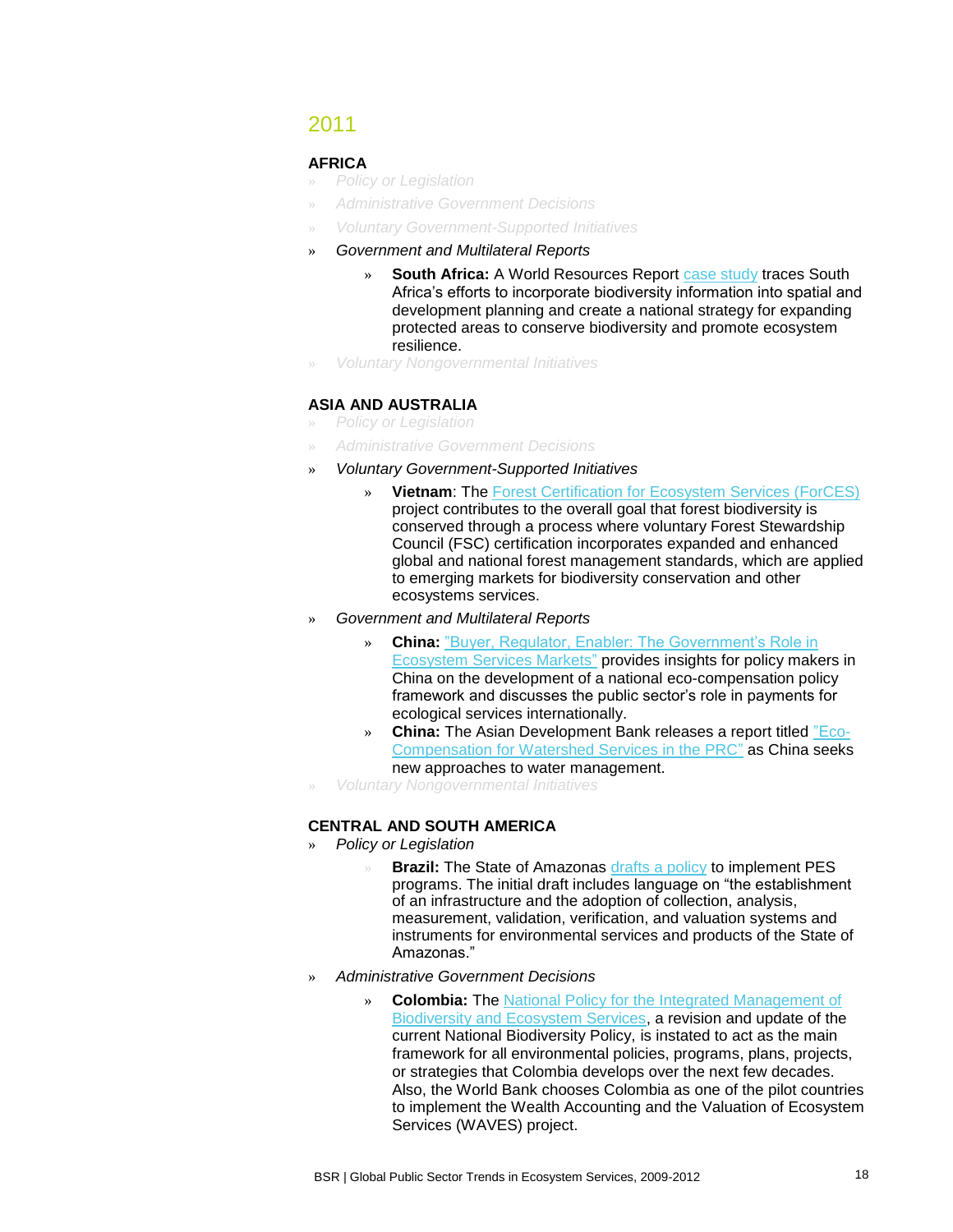- » *Voluntary Government-Supported Initiatives*
- » *Government and Multilateral Reports*
- » *Voluntary Nongovernmental Initiatives*
	- » **Chile and Peru:** These two countries develop an ecosystem-based management of the Humboldt Current Large Marine Ecosystem. A [Global Environment Facility-funded project](http://iwlearn.net/iw-projects/towards-ecosystem-management-of-the-humboldt-current-large-marine-ecosystem) sets up a [program](http://waterwiki.net/index.php/Towards_integrated_management_of_the_Humboldt_Current_Large_Marine_Ecosystem)  [focused on transboundary and ecosystem-based diagnoses](http://waterwiki.net/index.php/Towards_integrated_management_of_the_Humboldt_Current_Large_Marine_Ecosystem) that is intended to lead to an ecosystem-based approach.

#### **EUROPE**

- » *Policy or Legislation*
	- » **EU:** The European Union's 2020 [biodiversity strategy](http://ec.europa.eu/environment/nature/biodiversity/comm2006/2020.htm) includes an initiative on "no-net-loss of ecosystems and their services."
- » *Administrative Government Decisions*
	- **Spain:** Valencia's regional government releases the first draft of its [forest action plan.](http://cma.gva.es/web/indice.aspx?nodo=72266&idioma=C;%20http://cma.gva.es/web/indice.aspx?nodo=72267&idioma=C) Among its measurement highlights is an environmental services payment mechanism, the first official one in Spain.
	- » **EU:** The Environment Council meets to [discuss the protection of](http://www.consilium.europa.eu/uedocs/cms_data/docs/pressdata/en/envir/122943.pdf)  [water resources and integrated sustainable water management](http://www.consilium.europa.eu/uedocs/cms_data/docs/pressdata/en/envir/122943.pdf) in the EU and adopt conclusions, including a section on ecosystems and ecosystem services.
- » *Voluntary Government-Supported Initiatives*
	- **EU:** The European Commission develops the Voluntary Scheme for [Biodiversity and Ecosystem Services in Territories of European](http://europa.eu/rapid/pressReleasesAction.do?reference=IP/11/241&format=HTML&aged=0&language=EN&guiLanguage=en)  [Overseas](http://europa.eu/rapid/pressReleasesAction.do?reference=IP/11/241&format=HTML&aged=0&language=EN&guiLanguage=en) for conservation and sustainable use of biodiversity and ecosystem services (BES) in its Outermost Regions and Overseas Countries and Territories.
	- » **U.K.:** The Valuing Nature Network, in partnership with the National Environment Research Council (NERC), presents a [draft research](http://www.valuing-nature.net/draft-research-agenda-announcement)  [agenda](http://www.valuing-nature.net/draft-research-agenda-announcement) based on workshops focused on valuing biodiversity, ecosystem services, and natural resource use.
	- » **U.K.:** Reporting to Defra, the business-led [Ecosystem Markets Task](http://www.defra.gov.uk/ecosystem-markets/)  [Force](http://www.defra.gov.uk/ecosystem-markets/) launches with a mission of reviewing opportunities for U.K. businesses to improve and protect natural capital.
- » *Government and Multilateral Reports* 
	- » **EU:** The European Environment Agency (EEA) publishes a report titled ["An Experimental Framework for Ecosystem Capital Accounting](http://www.eea.europa.eu/publications/an-experimental-framework-for-ecosystem?&utm_campaign=newsletter.2011-11-08.9763582945&utm_medium=email&utm_source=EEASubscriptions)  [in Europe"](http://www.eea.europa.eu/publications/an-experimental-framework-for-ecosystem?&utm_campaign=newsletter.2011-11-08.9763582945&utm_medium=email&utm_source=EEASubscriptions) that highlights accounting balances and relationships between accounting tables and systems, as well as key indicators and aggregates that describe economy-ecosystem interactions.
	- **U.K.:** A [Defra report](http://www.defra.gov.uk/publications/files/ecosystem-payment-services-pb13658a.pdf) sets out the economic framework and key design principles for payments for ecosystem services (PES).
	- » **U.K.:** The UN releases its ["National Ecosystem Assessment,](http://www.eea.europa.eu/publications/an-experimental-framework-for-ecosystem?&utm_campaign=newsletter.2011-11-08.9763582945&utm_medium=email&utm_source=EEASubscriptions)" the first analysis of the U.K.'s natural environment in terms of the benefits it provides to society and future economic prosperity.
	- » **U.K.:** Defra releases a white paper titled ["The Natural Choice,"](http://www.defra.gov.uk/news/2011/06/07/natural-environment/) which is directly linked to the National Ecosystem Assessment. It catalyzes a Natural Capital Committee and business-led task force.
- » *Voluntary Nongovernmental Initiatives*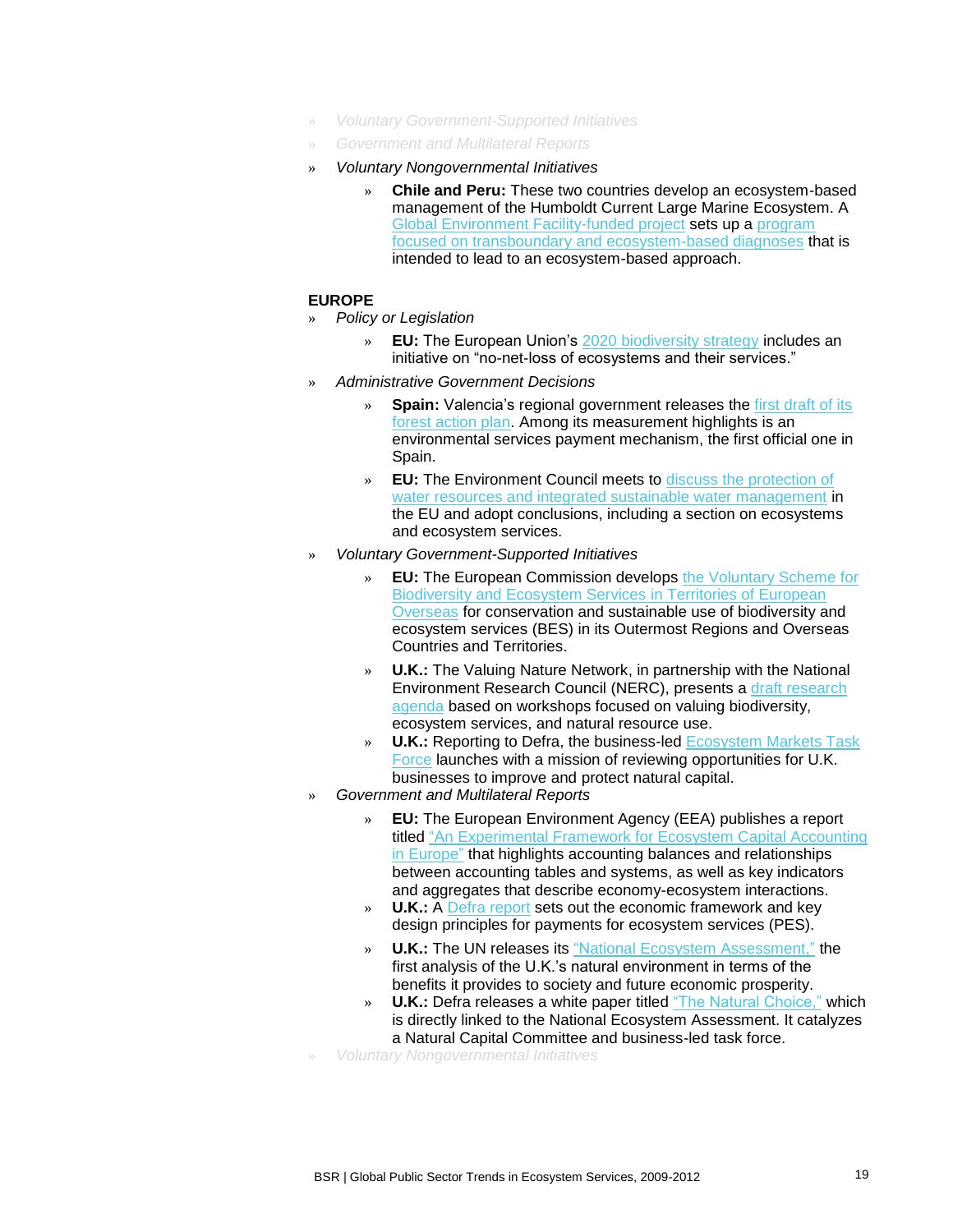### **NORTH AMERICA**

- » *Policy or Legislation*
- » *Administrative Government Decisions*
	- » **United States:** The U.S. Geological Society (USGS) launches the Science and Decisions Center, "an interdisciplinary center for applications and research in decision science, ecosystem services, and resilience."
- » *Voluntary Government-Supported Initiatives*
	- » **United States:** The National Oceanic and Atmospheric Administration (NOAA), the Gulf of Mexico Sea Grant Programs, and the U.S. Environmental Protection Agency (EPA) Gulf of Mexico Program sponsor an **Ecosystem Services Valuation Priorities** grant request.
- » *Government and Multilateral Reports* 
	- **United States:** A report titled "Sustaining Environmental Capital: [Protecting Society and the Economy](http://www.whitehouse.gov/sites/default/files/microsites/ostp/pcast_sustaining_environmental_capital_report.pdf)*"* recommends that the U.S. government launch a series of efforts to assess thoroughly the condition of U.S. ecosystems and the social and economic value of the services those ecosystems provide.
- » *Voluntary Nongovernmental Initiatives*
	- » **United States:** Following the Annual Ecosystem Markets Conference in Madison, Wisconsin, the [Ecosystem Commons,](http://www.ecosystemcommons.org/) a virtual community and collaborative workspace, is designed for the ecosystem services community of professionals to advance science and practice.

### **GLOBAL**

- » *Decisions of International Bodies*
- » *Voluntary Multilateral-Supported Initiatives*
	- » The UN Environment Programme (UNEP) Finance Initiative and Hypovereins Bank conduct a workshop titled [Towards a](http://www.unepfi.org/events/2011/munich/index.html)  [Collaborative Effort by Financial Institutions to Integrate Biodiversity](http://www.unepfi.org/events/2011/munich/index.html)  [and Ecosystem Services into Business.](http://www.unepfi.org/events/2011/munich/index.html) A key outcome of the workshop is an agreement to develop a Natural Capital Statement to further embed biodiversity and ecosystem services (BES) into the finance sector.
	- » The International Tropical Timber Organization (ITTO) releases a call [for proposals](http://www.itto.int/files/user/pdf/callforproposals/TPD_REDDES_E_100415.pdf) for its Thematic Program on Reducing Deforestation and Forest Degradation and Enhancing Environmental Services (REDDES). The call for proposals from member countries notes that priority will be given to projects that address the fundamental drivers of deforestation and forest degradation that enhance environmental services.
- » *Government and Multilateral Reports* 
	- » [A UNEP and International Water Management Institute \(IWMI\) report](http://www.iwmi.cgiar.org/Topics/Ecosystems/PDF/Synthesis_Report-An_Ecosystem_Services_Approach_to_Water_and_Food_Security_2011_UNEP-IWMI.pdf) titled "An Ecosystem Services Approach to Water and Food Security" recommends that policy makers consider farmland, fisheries, and other agricultural areas as "agro-ecosystems," which provide food and perform such diverse ecosystem services as water purification and flood regulation.
- » *Voluntary Nongovernmental Initiatives*
	- » The [Natural Value Initiative \(NVI\) report](http://www.naturalvalueinitiative.org/download/documents/Publications/NVI%20Extractive%20Report%20Executive%20Summary.pdf) titled "Biodiversity and Ecosystem Services Risk and Opportunity Management within Extractive Industry" reviews 30 companies in the mining and oil and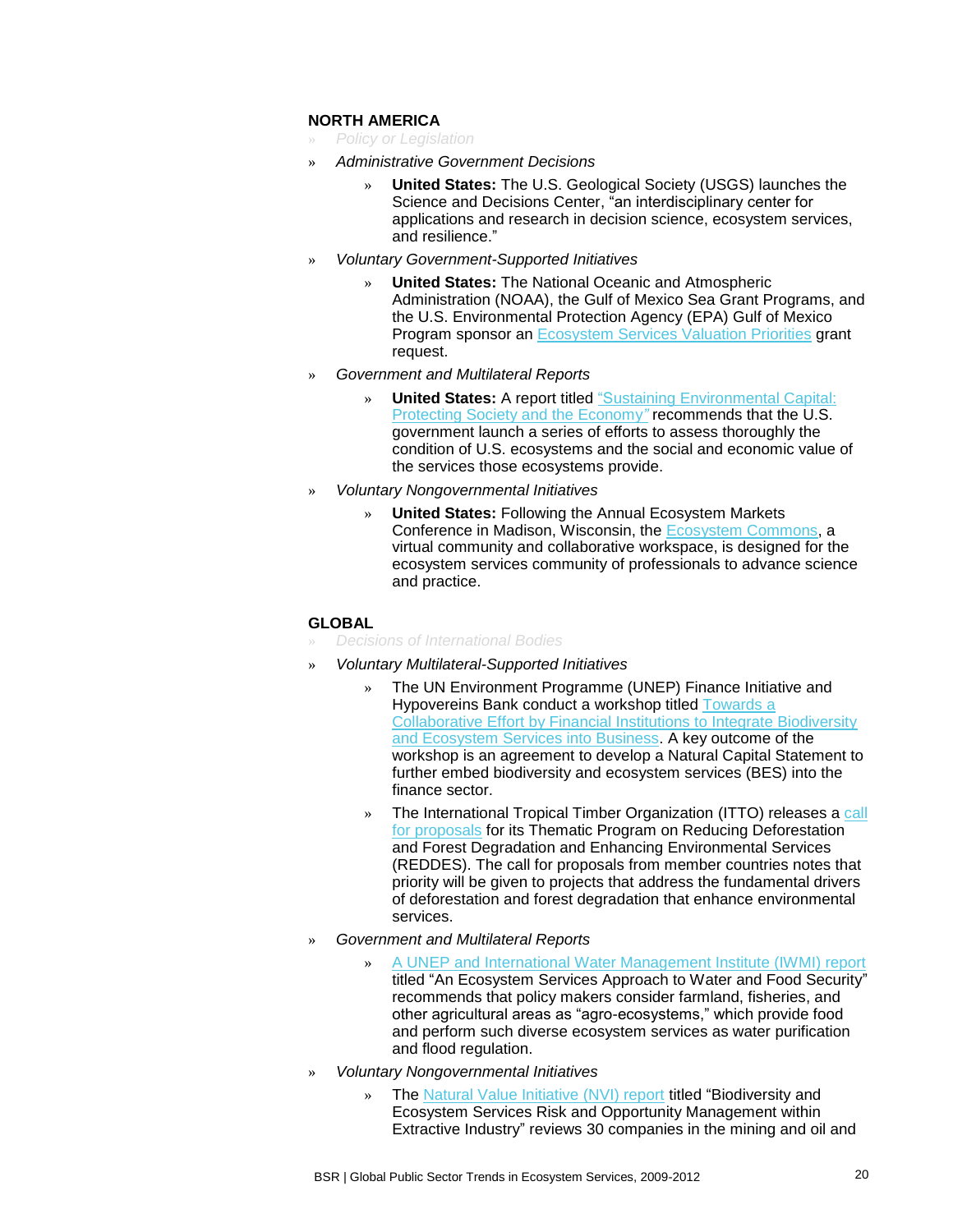gas sectors and assesses emerging efforts on ecosystem services and corporate systems to manage risk and realize opportunity associated with BES.

### 2012

### **AFRICA**

- » *Policy or Legislation*
- » *Administrative Government Decisions*
- » *Voluntary Government-Supported Initiatives*
	- » **Eastern Africa:** A [workshop](http://biodiversity-l.iisd.org/news/workshop-for-eastern-africa-considers-economic-valuation-of-land-and-ecosystem-services/) (the first in a series) on the economic valuation of land and ecosystem services in Eastern Africa is held in Rwanda.
- » *Government and Multilateral Reports* 
	- » **Africa:** A UN study on the [environmental and social impacts of](http://www.ias.unu.edu/resource_centre/Biofuels_in_Africa.pdf)  [biofuel production and use in Africa](http://www.ias.unu.edu/resource_centre/Biofuels_in_Africa.pdf) employs the ecosystem services framework developed during the Millennium Ecosystem Assessment (MEA).
	- **Israel:** The Milken Institute and the Israeli government convene a [Financial Innovations Lab](http://www.milkeninstitute.org/pdf/BiodiversityIsraelLab.pdf) to evaluate financial mechanisms for valuing the country's biodiversity.
	- » **Kenya:** The Kenya Forest Service and UN Environment Programme (UNEP) issue a report on the [contribution of mountain forests to the](http://www.unep.org/pdf/Montane_Forests.pdf)  [Kenyan economy.](http://www.unep.org/pdf/Montane_Forests.pdf)
	- » **Kenya:** The International Livestock Research Institute completes a report entitled ["Mapping and Valuing Ecosystem Services in the](http://mahider.ilri.org/bitstream/handle/10568/12483/Ericksen%20etal%202011_Mapping%20and%20Valuing%20ecosystem%20services.pdf?sequence=1)  [Ewaso Ng'iro Watershed in Kenya.](http://mahider.ilri.org/bitstream/handle/10568/12483/Ericksen%20etal%202011_Mapping%20and%20Valuing%20ecosystem%20services.pdf?sequence=1)"
- » *Voluntary Nongovernmental Initiatives*

### **ASIA AND AUSTRALIA**

- » *Policy or Legislation*
- » *Administrative Government Decisions*
- » *Voluntary Government-Supported Initiatives*
	- » **China:** The Chinese government signals [its support](http://www.egovmonitor.com/node/52871) for a future national study on the value of the country's ecosystems and biodiversity, based on TEEB (The Economics of Ecosystems and Biodiversity).
	- » **Georgia:** The Secretariat of the Convention on Biological Diversity holds a [workshop on valuation and incentive measures](https://www.cbd.int/doc/?meeting=RWIM-EECASI-01) for Eastern Europe and Central Asia with the aim of supporting countries in implementing TEEB methodologies and findings.
	- **India:** The Indian Ministry of Environment and Forests initiates an [Indian TEEB study](http://www.giz.de/themen/en/36797.htm) to assess the value of natural resources and biodiversity in India.
	- » **Southeast Asia:** The ASEAN Centre for Biodiversity presents the results of its **TEEB Scoping Study** at the World Biodiversity Congress. The study gathered and reviewed the existing evidence of the value of ecosystem services and identified key critical ecosystems and services in Southeast Asia.
	- » **Vietnam**: The [Vietnam Forest and Deltas Program](http://www.nhandan.com.vn/cmlink/nhandan-online/homepage/sci-tech-environment/environment/usaid-provides-over-us-40-million-for-climate-change-programmes-1.372652) is created, with a focus on adopting land use practices to address deforestation and degradation of forests and other landscapes and increasing the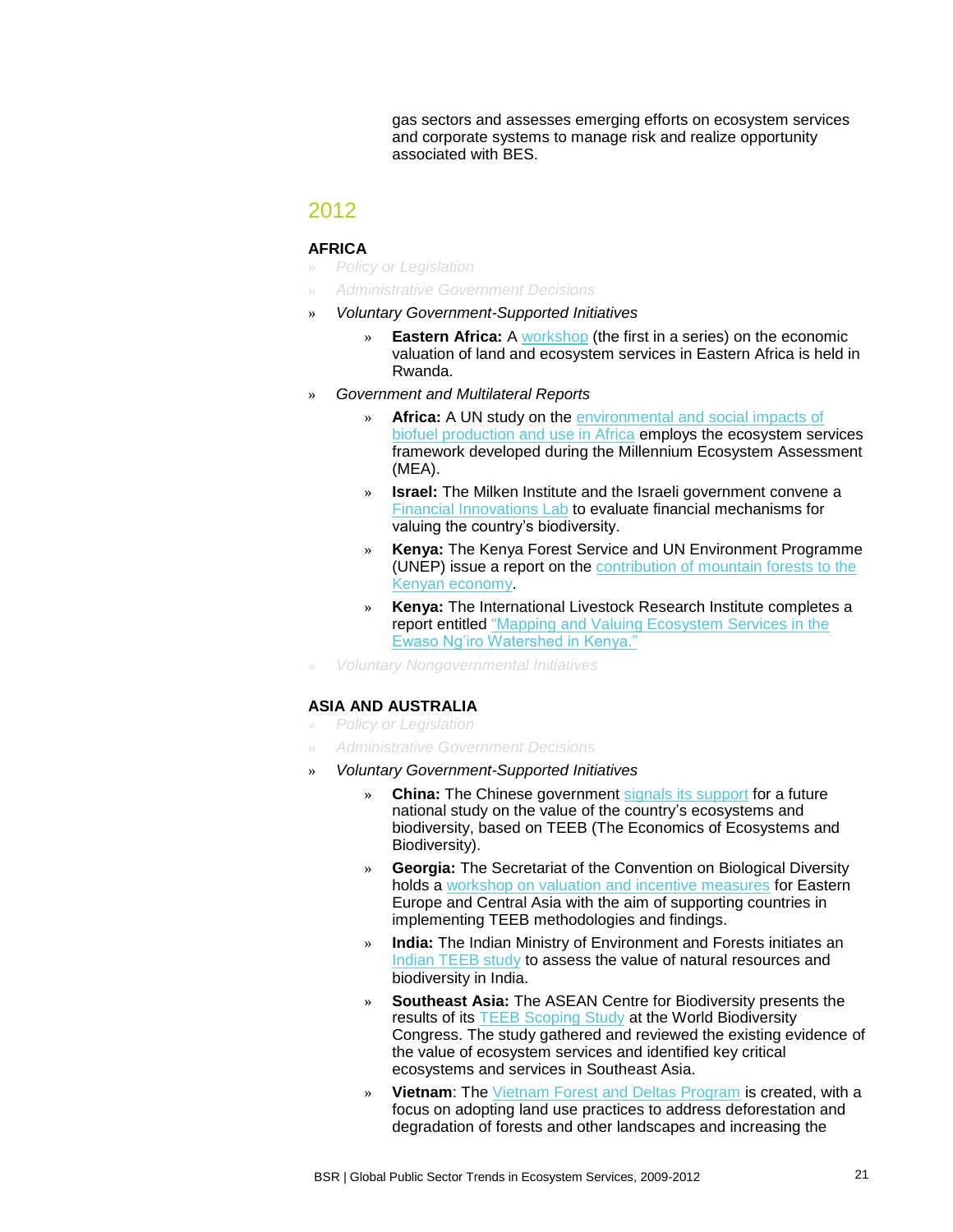resilience of people, places and livelihoods in delta areas through assistance for adaptation and disaster risk management. It will be implemented in co-operation with the Ministries of Agriculture and Rural Development and Natural Resources and Environment and relevant government agencies.

- » *Government and Multilateral Reports* 
	- » **Nepal:** Bird Conservation Nepal, in collaboration with the Nepalese Department of National Parks and Wildlife Conservation, issues a report with the results of a [three-year study](http://www.conservation.cam.ac.uk/sites/default/files/file-attachments/NepalEcosystemsServicesLowRes.pdf) of a new toolkit for assessing ecosystem services at a site scale, which was piloted at 27 important bird areas across the country. The data could contribute to the revision of Nepal's National Biodiversity Strategic Action Plan.
- » *Voluntary Nongovernmental Initiatives*

### **CENTRAL AND SOUTH AMERICA**

- » *Policy or Legislation*
- » *Administrative Government Decisions*
- » *Voluntary Government-Supported Initiatives*
	- » **Peru:** The Ministry of Environment, in collaboration with NGO Forest Trends, launches a [Watershed Services Incubator](http://www.forbes.com/sites/stevezwick/2012/05/09/can-perus-swiss-style-mountaintop-finance-ease-the-global-water-crisis/) to help Peruvian cities develop financing mechanisms that would alleviate pressure on the watershed. The incubator also aims to create a formal template for other projects in other countries.
- » *Government and Multilateral Reports*
- » *Voluntary Nongovernmental Initiatives*

#### **EUROPE**

- » *Policy or Legislation*
- » *Administrative Government Decisions*
- » *Voluntary Government-Supported Initiatives*
	- » **Germany:** [TEEB for Germany](http://www.naturkapital-teeb.de/aktuelles.html) official launches in October.
- » *Government and Multilateral Reports* 
	- » **EU:** The [PEER Research on EcoSystem Services \(PRESS\) initiative](http://www.peer.eu/projects/press-project/) describes how different EU policies can help to increase the services and benefits provided by ecosystems. Their fourth report, ["A Spatial](http://www.peer.eu/publications/a-spatial-assessment-of-ecosystem-services-in-europe-phase-2/)  [Assessment of Ecosystem Services in Europe: Methods, Case](http://www.peer.eu/publications/a-spatial-assessment-of-ecosystem-services-in-europe-phase-2/)  Studies, [and Policy Analysis—Phase 2,](http://www.peer.eu/publications/a-spatial-assessment-of-ecosystem-services-in-europe-phase-2/)" analyzes several policy measures using scenarios of land use change.
	- » **EU: "**Science for Environment Policy," a newsletter of the European Commission's Directorate-General for the Environment, focuses its [March 2012 issue](http://ec.europa.eu/environment/integration/research/newsalert/pdf/30si.pdf) on payments for ecosystem services (PES), in order to provide an in-depth look at a key area of environmental research with policy relevance and provide a guide to the latest research in the field.
	- **Serbia:** According to a new WWF report, "Analysis of PES Needs [and Feasibility in Serbia,](http://wwf.panda.org/what_we_do/where_we_work/black_sea_basin/danube_carpathian/news/?207127/Payments-for-ecosystem-services-feasible-for-Serbia)" recent laws in Serbia make possible the use of some basic payments for ecosystem services (PES) mechanisms.
	- » **U.K.:** A team commissioned by Defra develops a draft ["Best Practice](https://connect.innovateuk.org/web/sustainabilityktn/articles/-/blogs/9387891;jsessionid=C911B351F645387D48C2BE985F1030DA.1e097fe6c57)  [Guide for PES"](https://connect.innovateuk.org/web/sustainabilityktn/articles/-/blogs/9387891;jsessionid=C911B351F645387D48C2BE985F1030DA.1e097fe6c57) and a set of supporting PES case studies.
	- » **U.K.:** Defra's Ecosystem Markets Task Force publishes its [Interim](http://www.defra.gov.uk/ecosystem-markets/work/publications-reports/)  [Report,](http://www.defra.gov.uk/ecosystem-markets/work/publications-reports/) which sets out the task force's aims, its emerging thinking on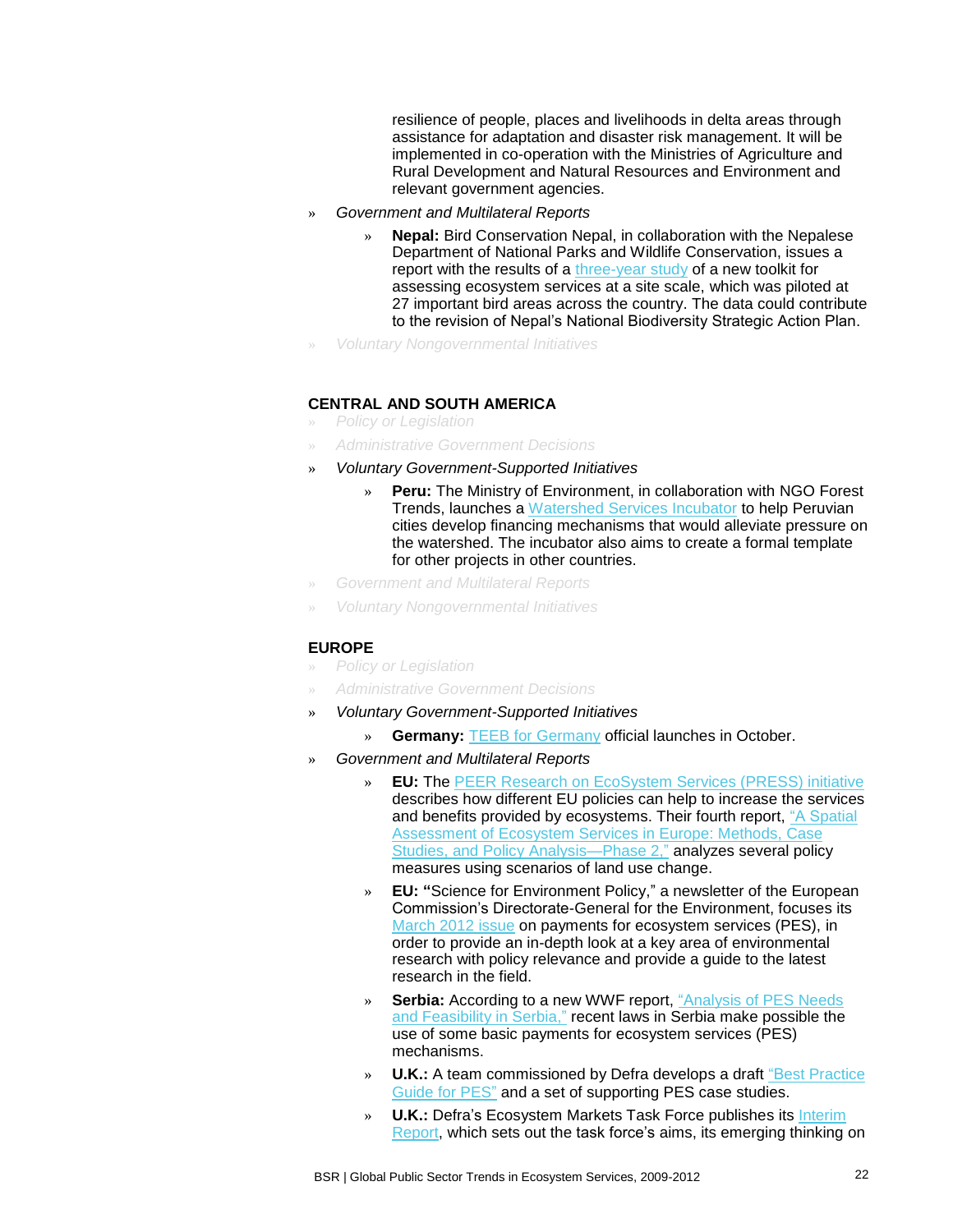why nature should matter to business, and the potential opportunities for business from valuing nature correctly.

» *Voluntary Nongovernmental Initiatives*

#### **NORTH AMERICA**

- » *Policy or Legislation*
- » *Administrative Government Decisions*
	- **United States:** The [Science Advisory Board review](http://yosemite.epa.gov/sab/SABPRODUCT.NSF/b5d8a1ce9b07293485257375007012b7/7264f8361c4094fc8525792c0057cf5a!OpenDocument&TableRow=2.3#2.) of the Environmental Protection Agency (EPA) Risk Assessment Forum's (RAF) Ecological Assessment Action Plan becomes available online. The plan sets forth proposed science policy and technical practice initiatives aimed at improving the quality, scope, and application of the EPA's ecological assessments. Its policy initiatives include incorporating ecosystem services into ecological risk assessment.
	- » **United States:** The Department of Agriculture signs the final [National Forest System Land](http://www.fs.usda.gov/detail/planningrule/faqs) Management Planning Rule, which is a statutory requirement that outlines the procedures to amend, revise, and develop land-management plans, as well as establish minimum content requirements for these plans. The new rule requires to provide for ecosystem services; protect cultural and historic resources, wilderness areas, and wild and scenic rivers; and appropriately manage other designated areas and areas of tribal importance.
- » *Voluntary Government-Supported Initiatives*
	- » **United States:** In May, the National Ecosystem Services Partnership (NESP) and A Community on Ecosystem Services (ACES) host an invitation-only policy forum, [Advancing Ecosystem Services in](http://nicholasinstitute.duke.edu/ecosystem/nesp/forum-summary)  [Federal Resource Management Decisions,](http://nicholasinstitute.duke.edu/ecosystem/nesp/forum-summary) which explores approaches that [agencies are currently testing](http://nicholasinstitute.duke.edu/ecosystem/nesp/forum-summary) for incorporating the value of the goods and services that nature provides into federalresource management planning and decision making.
- » *Government and Multilateral Reports* 
	- » **United States:** The Global Change Research Act requires the preparation of a report for the president and the Congress every four years that integrates, evaluates, and interprets the findings of the U.S. Global Change Research Program. The 2012 report, ["Impacts](http://downloads.usgcrp.gov/NCA/Activities/Biodiversity-Ecosystems-and-Ecosystem-Services-Technical-Input.pdf)  [of Climate Change on Biodiversity, Ecosystems, and Ecosystem](http://downloads.usgcrp.gov/NCA/Activities/Biodiversity-Ecosystems-and-Ecosystem-Services-Technical-Input.pdf)  [Services,](http://downloads.usgcrp.gov/NCA/Activities/Biodiversity-Ecosystems-and-Ecosystem-Services-Technical-Input.pdf)" is one of the technical inputs for the 2013 National Climate Assessment that synthesizes scientific understanding of the way climate change is affecting biodiversity, ecosystems, and ecosystem services, as well as what strategies might be employed to decrease current and future risks.
- » *Voluntary Nongovernmental Initiatives*
	- » **United States:** A two-year study called the [Stewardship Ecosystem](http://news.ifas.ufl.edu/2012/08/ufifas-study-quantifies-value-of-ecosystem-services-from-managed-forests/)  [Services Survey Project](http://news.ifas.ufl.edu/2012/08/ufifas-study-quantifies-value-of-ecosystem-services-from-managed-forests/) in Florida estimates that the value of ecosystem services from Florida's forests can exceed US\$5,000 per acre over 20 years. The study focused on four key ecosystem services—water quality, carbon storage, timber production, and wildlife conservation.

#### **GLOBAL**

- » *Decisions of International Bodies*
	- The governments of Colombia and Guatemala propose the creation of [Sustainable Development Goals](http://www.uncsd2012.org/rio20/content/documents/colombiasdgs.pdf) (SDGs) as part of the results of Rio+20, in order to measure success in balancing socioeconomic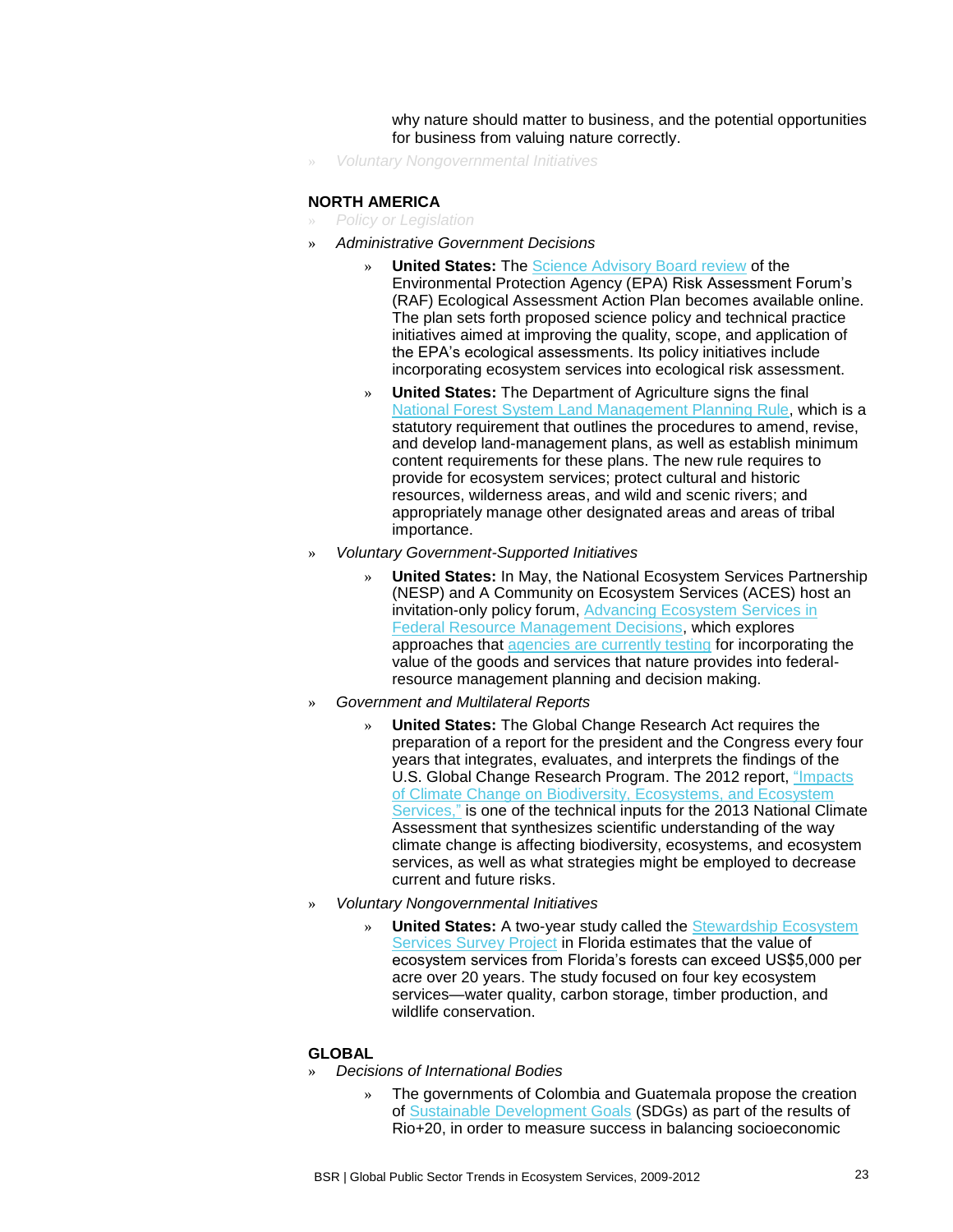growth with sustainable use of natural resources and conservation of ecosystem services. The SDGs would build upon the Millennium Development Goals (MDGs), which expire in 2015. At the event, member states decide to [launch a process](http://www.un.org/en/development/desa/news/sustainable/follow-up-to-rio20-and-launch-of-sd-knowledge-platform.html) to develop the SDGs.

- » The Intergovernmental Platform on Biodiversity and Ecosystem Services (IPBES),a global science-policy interface, is [officially](http://www.iisd.ca/download/pdf/enb16104e.pdf)  [established](http://www.iisd.ca/download/pdf/enb16104e.pdf) after several years of discussion. It seeks to be an allencompassing clearinghouse on biodiversity and ecosystem services (BES) information. Bonn, Germany, is selected for the location of the secretariat.
- » ["The Future We Want,"](http://www.uncsd2012.org/content/documents/727The%20Future%20We%20Want%2019%20June%201230pm.pdf) the outcome document adopted at Rio+20, states the need for the sustainable use of natural resources and ecosystems and for broader measures of progress to complement gross domestic product (GDP).
- » *Voluntary Multilateral-Supported Initiatives*
	- The UNEP-World Conservation Monitoring Centre (WCMC) and the Institute for European Environmental Policy [launch a survey](http://biodiversity-l.iisd.org/news/unep-wcmc-project-to-review-incorporation-of-biodiversity-values-into-nbsaps/) on the incorporation of BES values into national biodiversity strategies and action plans (NBSAPs), which is expected to support implementation of Aichi Targets 1 and 2 of the Strategic Plan for Biodiversity 2011- 2020.
	- » Researchers, policy makers, economists, and practitioners from more than 35 countries attend the first [TEEB conference](http://www.ufz.de/teeb-conference-2012/index.php?en=21742) in Leipzig, Germany. One of the most significant outcomes is the confirmation that TEEB is now being implemented around the world at regional, national, and subnational levels. Sessions highlighted various TEEBrelated initiatives taking place in Belgium, Brazil, Germany, the Netherlands, New Zealand, Portugal, and the U.K.
	- » A project sponsored by Global Environment Fund (GEF)—entitled the [Project for Ecosystem Services](http://www.cleanbiz.asia/news/vietnam-piloting-policy-making-based-ecosystem-services#.UNYKRLYXhxO) (ProEcoServ)—begins to operate in Chile, Lesotho, South Africa, Trinidad and Tobago, and Vietnam, with the objectives of: developing support tools for bundling ecosystem services into decision making, seeking to integrate ecosystem services into policy, and creating forums to link scientists and policy makers.
	- » A revised version of the [System of Environmental-Economic](https://unstats.un.org/unsd/envaccounting/White_cover.pdf)  [Accounting](https://unstats.un.org/unsd/envaccounting/White_cover.pdf) is completed, under the guidance of the United Nations Statistical Commission. It contains the internationally agreed-upon standard concepts, definitions, classifications, and accounting rules and tables for producing internationally comparable statistics on the environment and its relationship with the economy.
	- » UNEP, GRID-Arendal, and Duke University release a discussion paper (titled ["Why Value the Oceans?"\)](http://www.grida.no/_cms/OpenFile.aspx?s=1&id=1429) to explore the potential for a TEEB oceans study. The paper identifies the types of marinemanagement issues and policy that require better information on the economics of marine ecosystems and biodiversity.
	- The World Bank Group launches the [50:50 campaign,](http://www.wavespartnership.org/waves/building-support-natural-capital-accounting-%E2%80%93-what-can-governments-and-civil-society-do) an initiative to promote the inclusion of natural capital in economic decisions and business operations, is launched. The organization aims to connect 50 governments and 50 corporations supportive of working toward natural capital accounting.